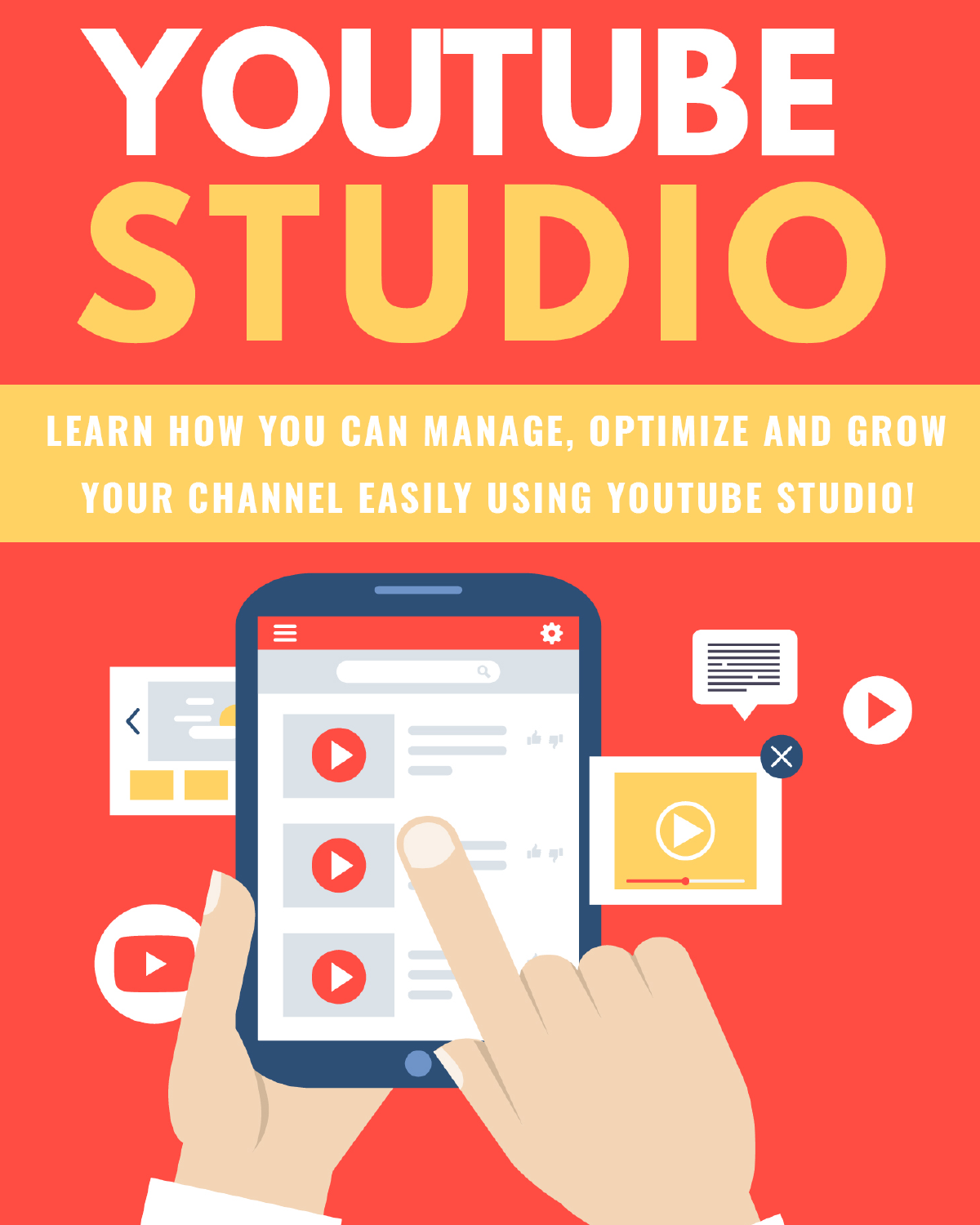**Copyright © All rights reserved worldwide.** 

**YOUR RIGHTS:** This book is restricted to your personal use only. It does not come with any other rights.

**LEGAL DISCLAIMER:** This book is protected by international copyright law and may not be copied, reproduced, given away, or used to create derivative works without the publisher's expressed permission. The publisher retains full copyrights to this book.

The author has made every reasonable effort to be as accurate and complete as possible in the creation of this book and to ensure that the information provided is free from errors; however, the author/publisher/ reseller assumes no responsibility for errors, omissions, or contrary interpretation of the subject matter herein and does not warrant or represent at any time that the contents within are accurate due to the rapidly changing nature of the internet.

Any perceived slights of specific persons, peoples, or organizations are unintentional.

The purpose of this book is to educate, and there are no guarantees of income, sales, or results implied. The publisher/author/reseller can, therefore, not be held accountable for any poor results you may attain when implementing the techniques or when following any guidelines set out for you in this book.

Any product, website, and company names mentioned in this report are the trademarks or copyright properties of their respective owners. The author/publisher/reseller are not associated or affiliated with them in any way. Nor does the referred product, website, and company names sponsor, endorse, or approve this product.

**COMPENSATION DISCLOSURE:** Unless otherwise expressly stated, you should assume that the links contained in this book may be affiliate links, and either the author/publisher/reseller will earn a commission if you click on them and buy the product/service mentioned in this book. However, the author/publisher/reseller disclaims any liability that may result from your involvement with any such websites/products. You should perform due diligence before buying the mentioned products or services.

This constitutes the entire license agreement. Any disputes or terms not discussed in this agreement are at the sole discretion of the publisher.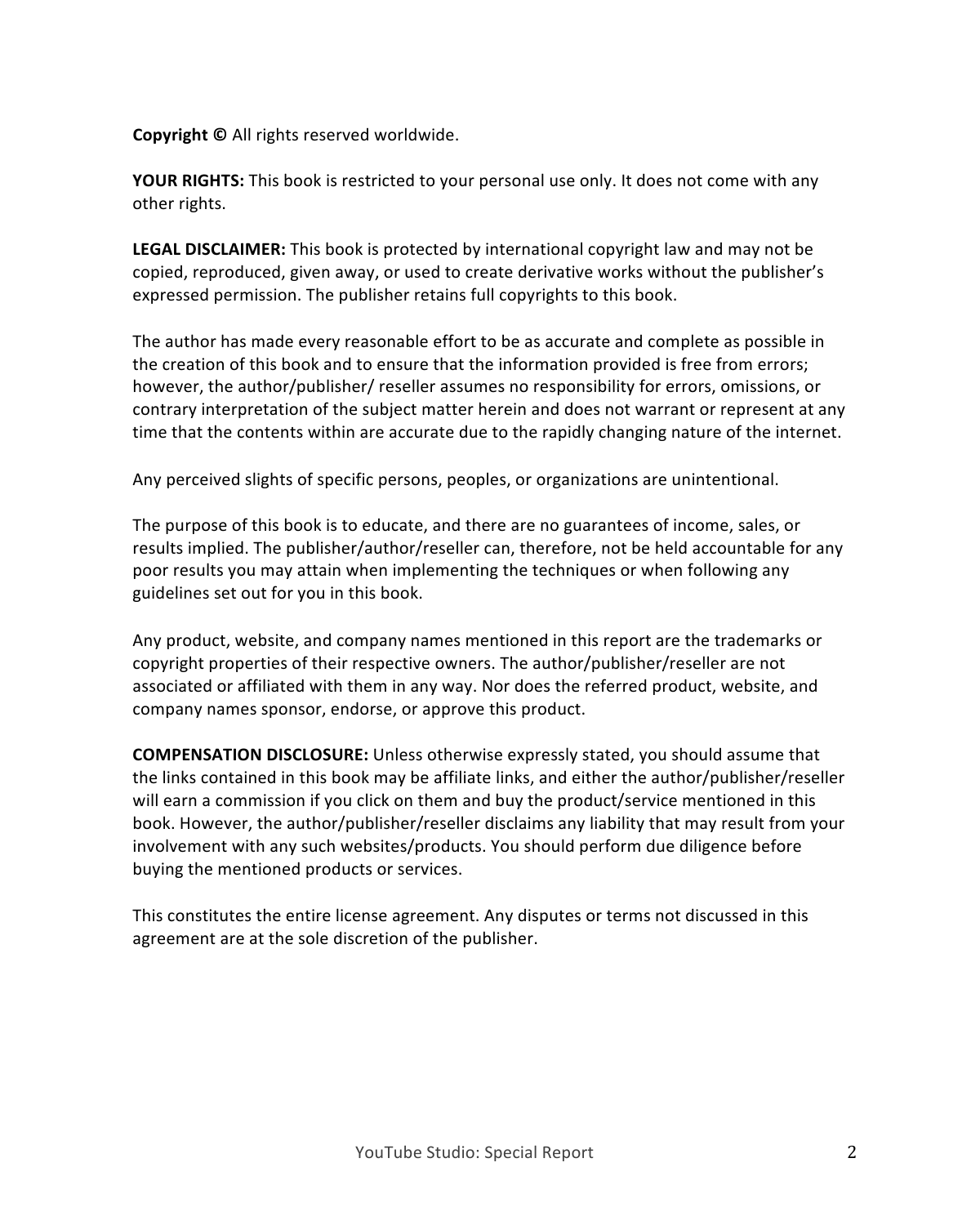# **Table of Contents**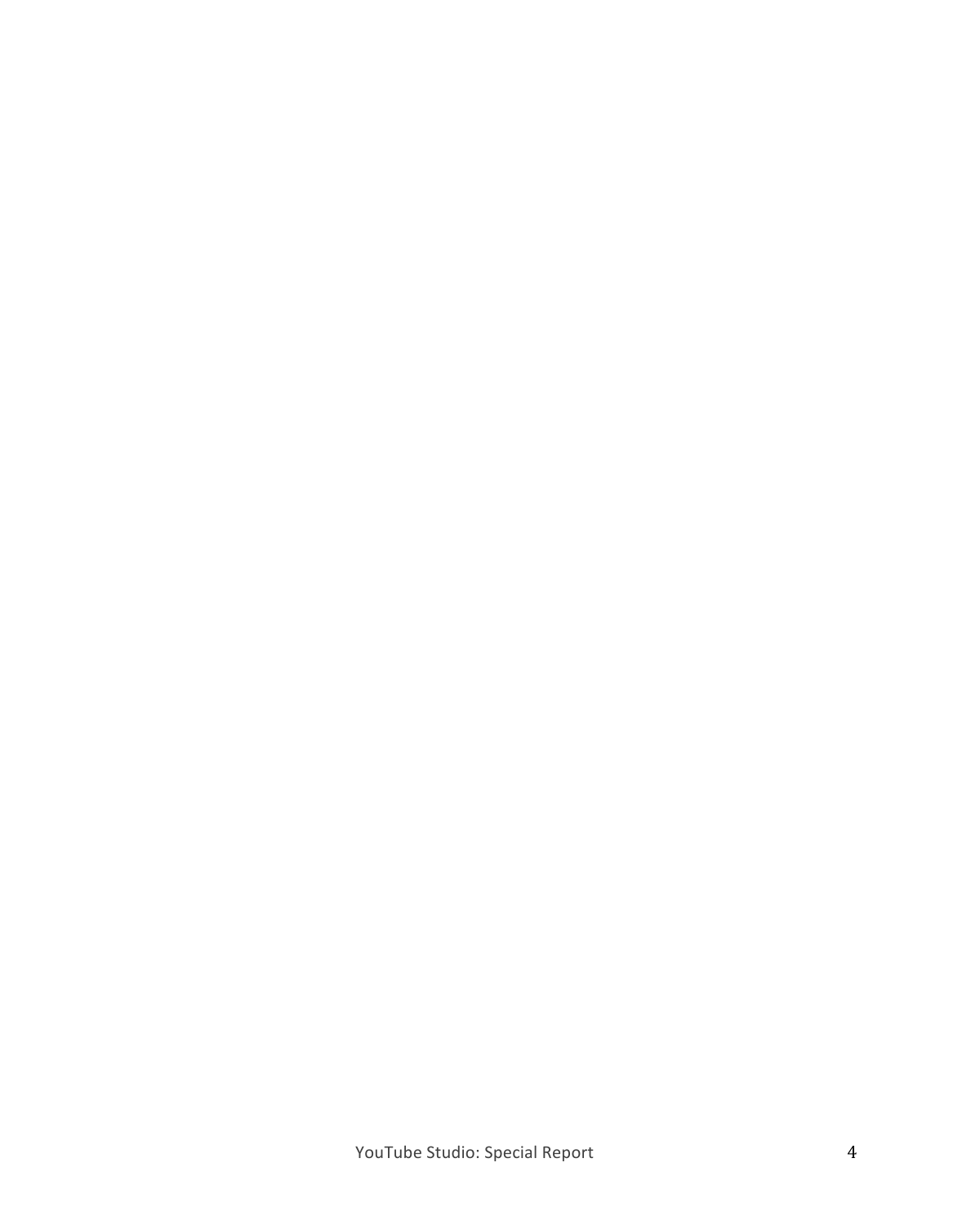## **Introduction**

YouTube Studio is where you can manage your YouTube channel. Everything you need is all in one place for your convenience.

Upload and edit videos, manage your live feeds, see analytical information about who is watching your videos, see and respond to your comments, and handle your settings.

There's also a monetization section if you are part of the YouTube Partner Program. They also have an audio library which gives you free music to upload for your videos.

However, before you begin using YouTube Studio, you'll need to create a YouTube account. This is super simple to set up. Just go to YouTube and click on "Sign In" at the top right. Click "Create Account" and choose "For Myself" or "To Manage My Business." That's all there is—you can set up everything else later on if you want a profile picture, etc. Now you can create YouTube channels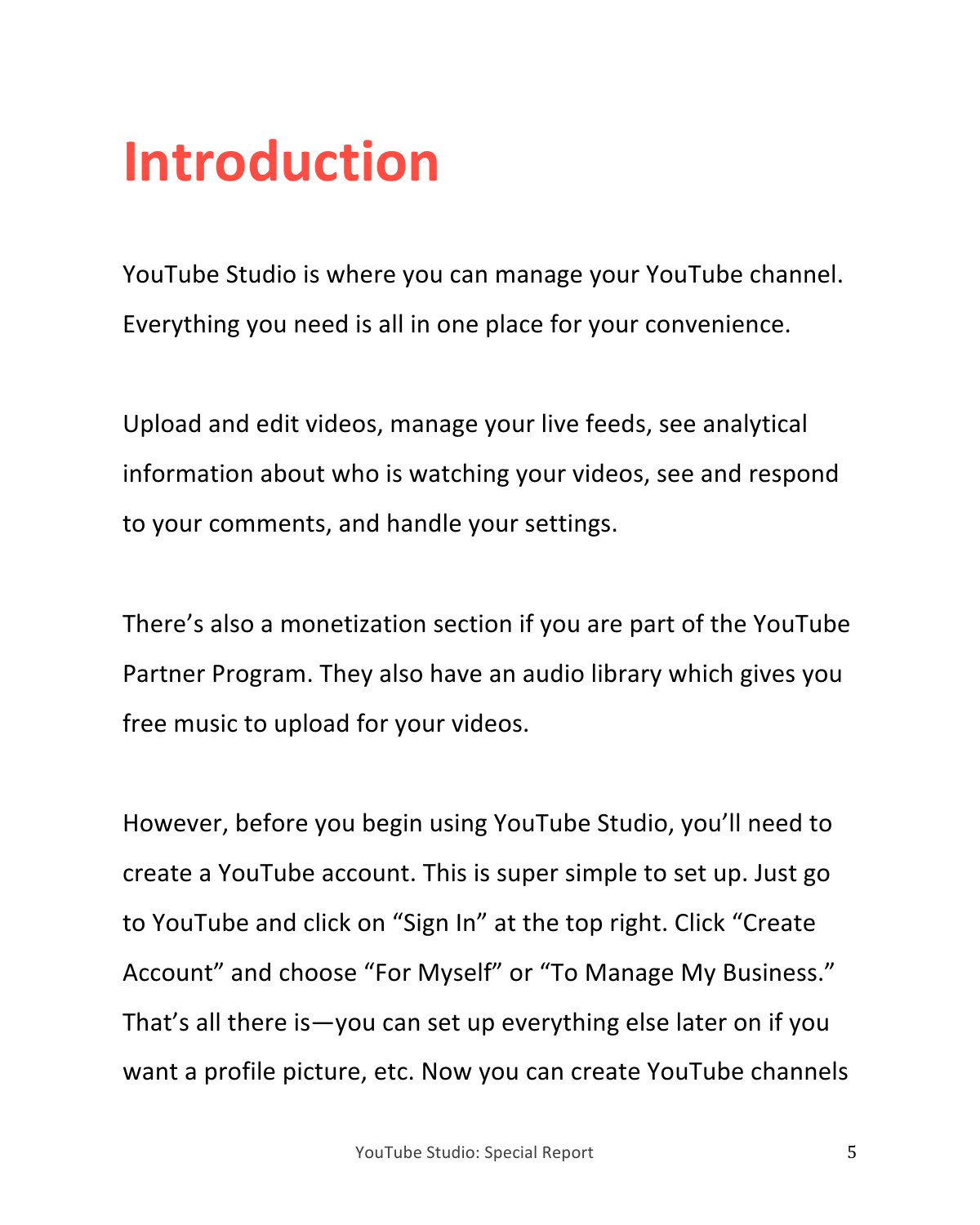and manage them using YouTube Studio!

But that's only the first step in utilizing all of YouTube Studio's powerful features. In this special report, we'll take a deep-dive into YouTube Studio and show you everything you need to know.

Are you ready to master YouTube Studio?

Let's begin!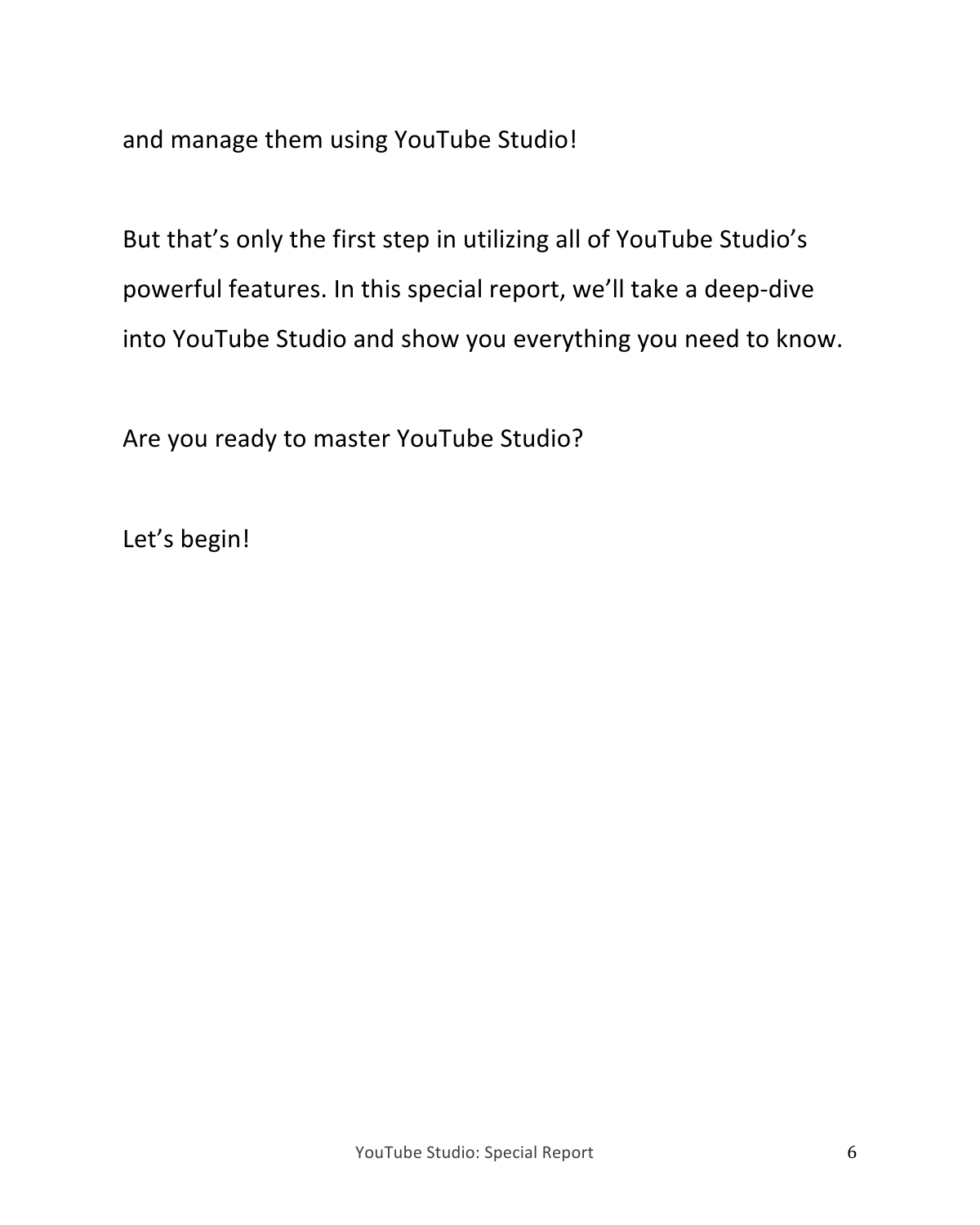## **Getting Started**

You can navigate to YouTube Studio using two basic methods. If you're on another website, just type "studio.youtube.com" in your browser window and click "enter."

If you're on YouTube already, click on your profile picture at the top right and you'll see a drop-down menu. "YouTube Studio" will be underneath "Your Channel" and "Paid Memberships."

Just click on it and you'll find yourself on your Dashboard.

Your Dashboard has everything you'll need to manage your channels. If you look at the left-hand column, you'll see several icons. 

*These are:*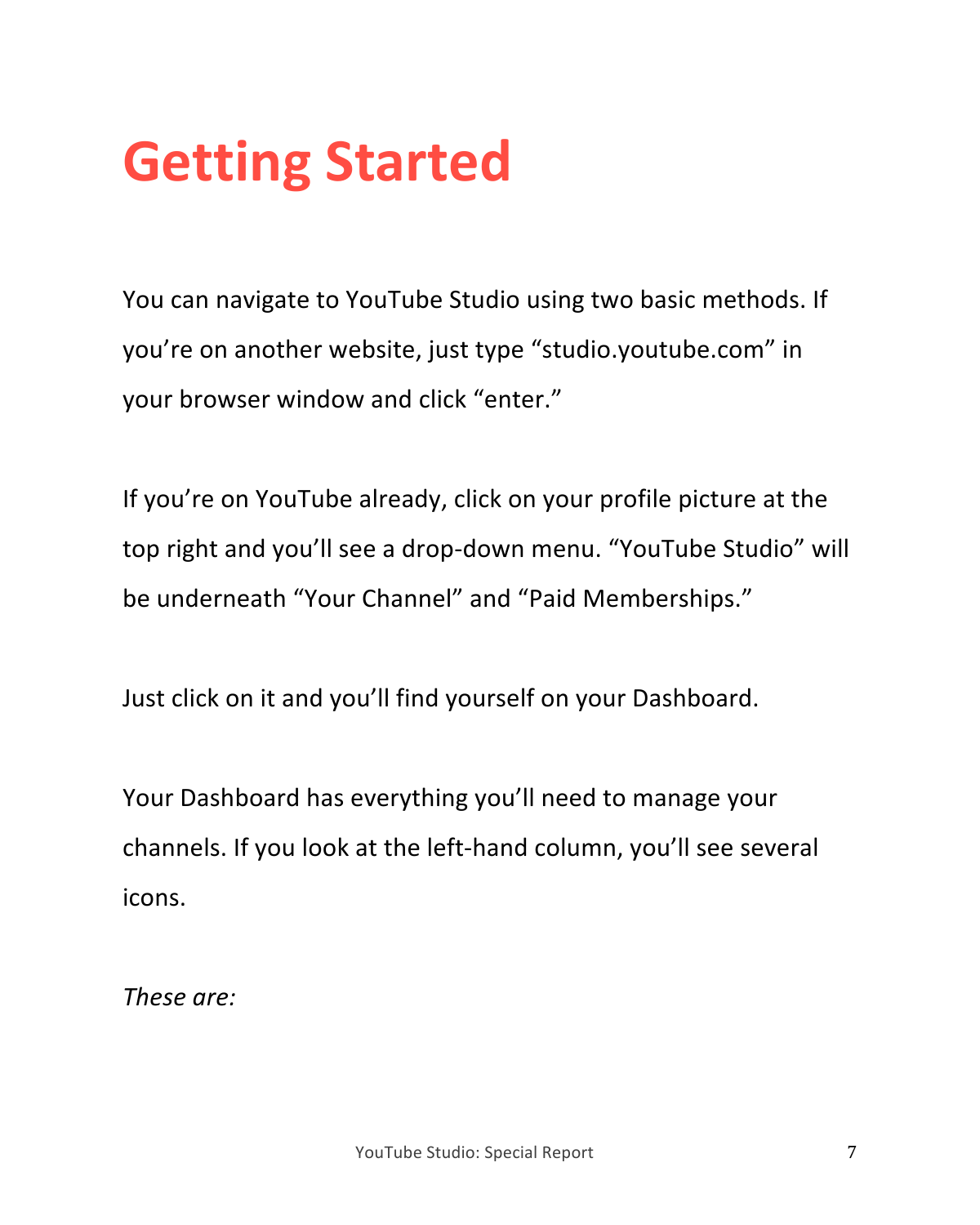#### **Content:**

This shows you what video content you have, either uploads or live videos.

You can filter what you're seeing, find out the visibility of each video (who can see it), check to see if there are any restrictions limiting your video's visibility, and so much more including:

- See the date you uploaded or published the video;
- Find out how many views your video has had;
- See how many comments each video has;
- See how many likes and dislikes each video has.

#### **Playlists:**

This allows you to manage your playlists on YouTube. You can edit the playlist or watch it. You can also see the visibility (who can see it), the last date anything was uploaded to the playlist, and how many individual videos are in your playlist.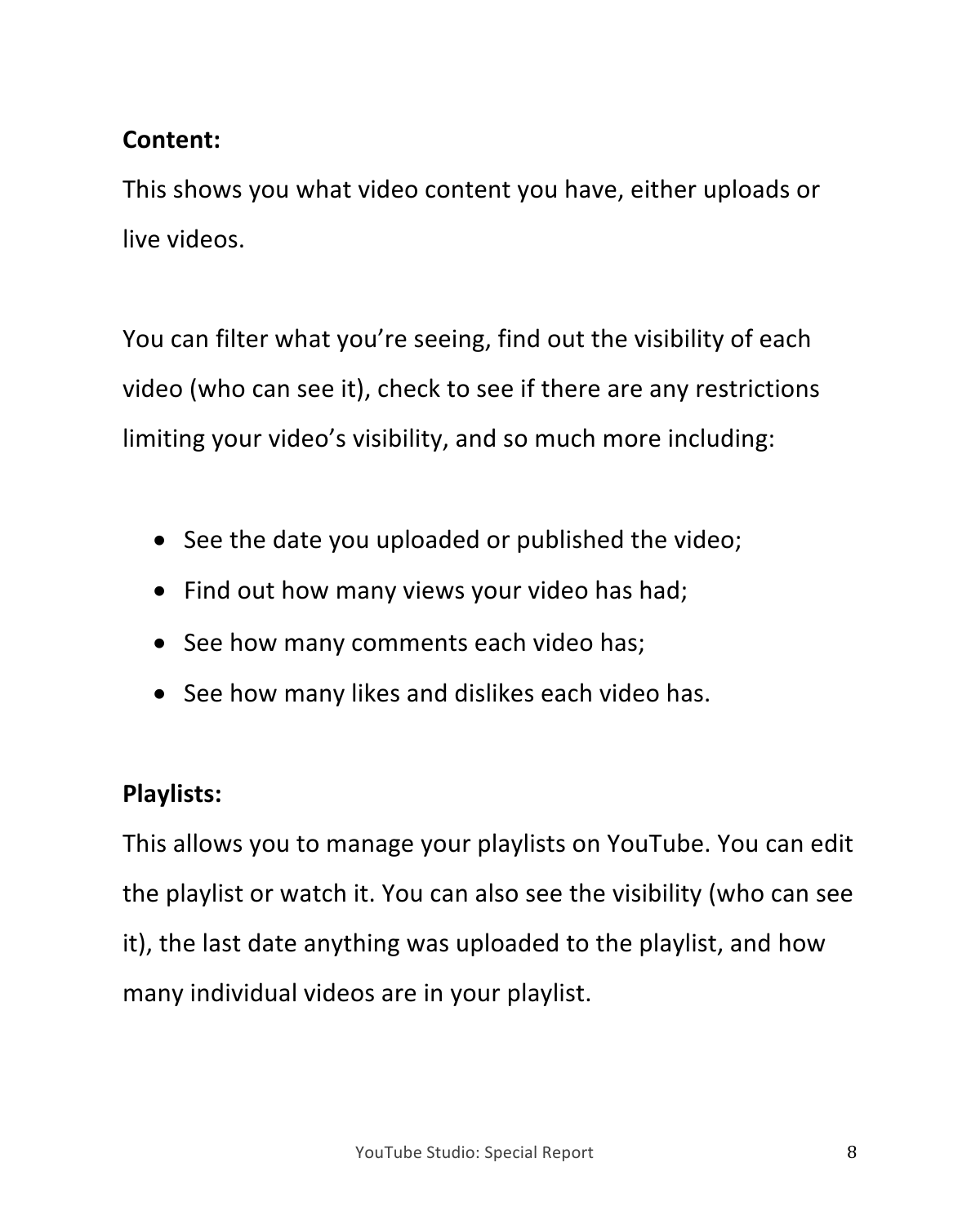#### **Analytics:**

This shows analytical data for your channels. You can get an overview of your channel in the last 7, 28, 90, or 365 days (or for the lifetime of your channel).

You can also look at your channel's reach: individual impressions, impression click-through rate, views, and unique viewers. Reach also shows you traffic types.

Engagement shows watch time for your channel as well as average view duration. You can check out your top videos, playlists, and cards.

And Audience will show you information about returning vs. new viewers, when your viewers are on YouTube, what other channels they watch, age and gender, watch time, geographies, and top subtitle languages.

#### **Comments:**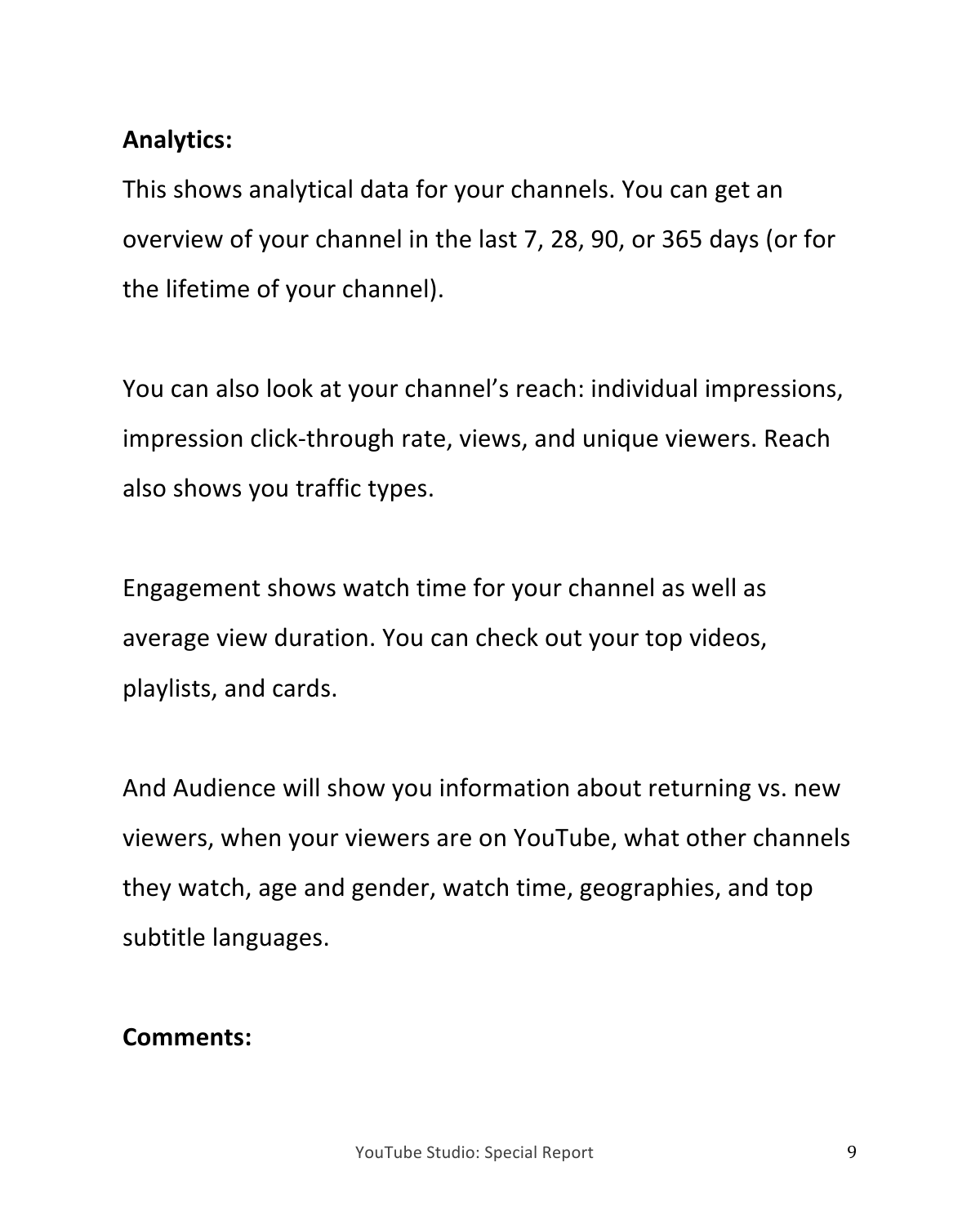As you might expect, this tab shows you published comments, as well as those held for review (ones YouTube feels might be spam). You can see which comments you have responded to and which need response.

#### **Subtitles:**

This tab shows you any subtitles you have on your videos and which language your subtitles are in.

#### **Channel Copyright:**

This shows if there are any notifications to remove your videos due to copyright infringement.

#### **Monetization:**

This shows your monetization information if you are part of the YouTube Partner Program.

#### **Customization:**

Here you can create or upload a trailer video to show viewers what your playlist or videos are about. You can also provide a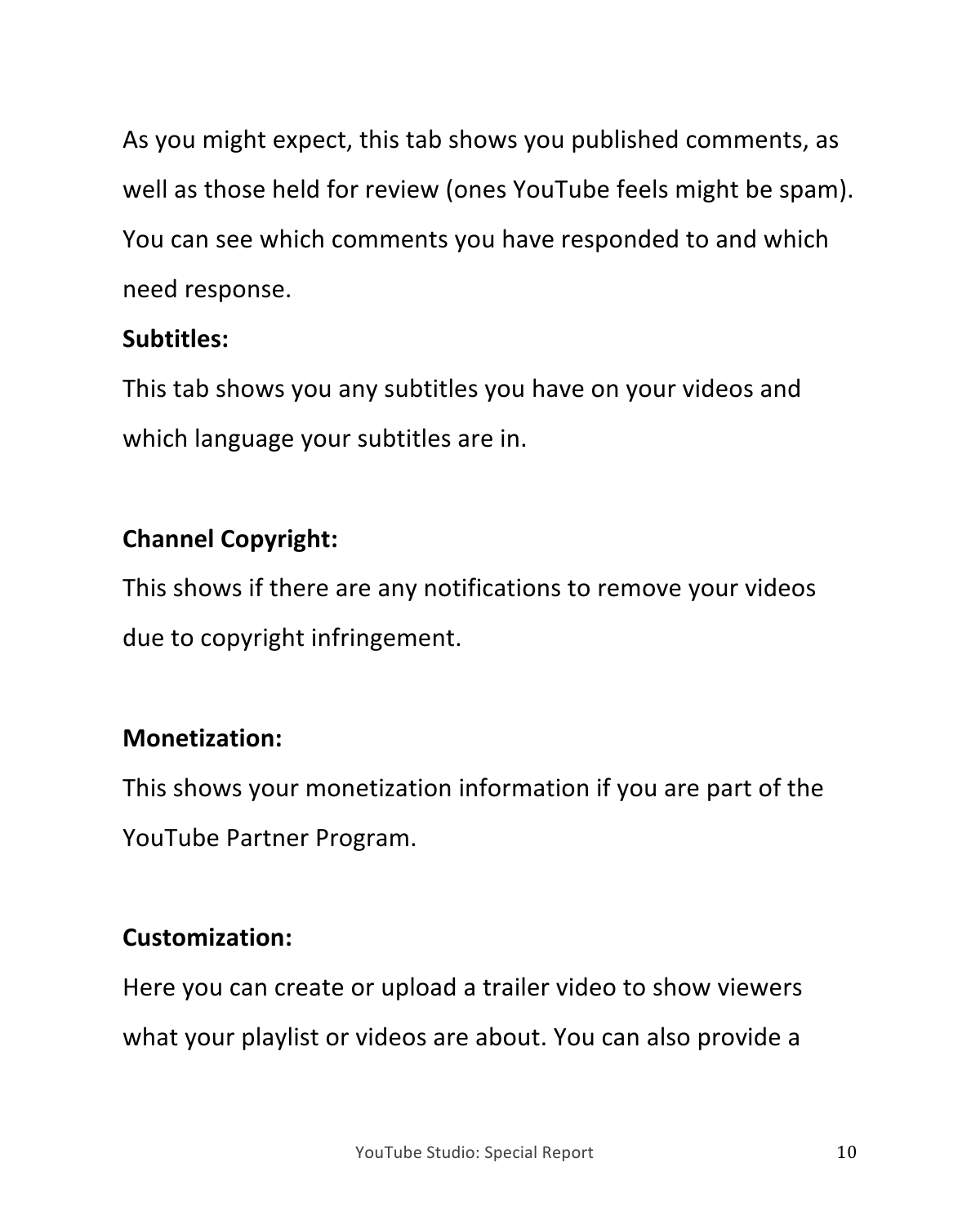featured video for returning viewers (it won't be displayed once they have watched it).

Under the Branding tab, you can manage your profile picture, banner image (this will appear on all your videos) and video watermark. 

You can also check out and edit your Basic Info, like your channel description, URL, links, and contact information.

#### **Audio Library:**

This is a searchable library of free music and sound effects you can use for your videos.

You can also access your channel settings and send feedback to YouTube on your Dashboard.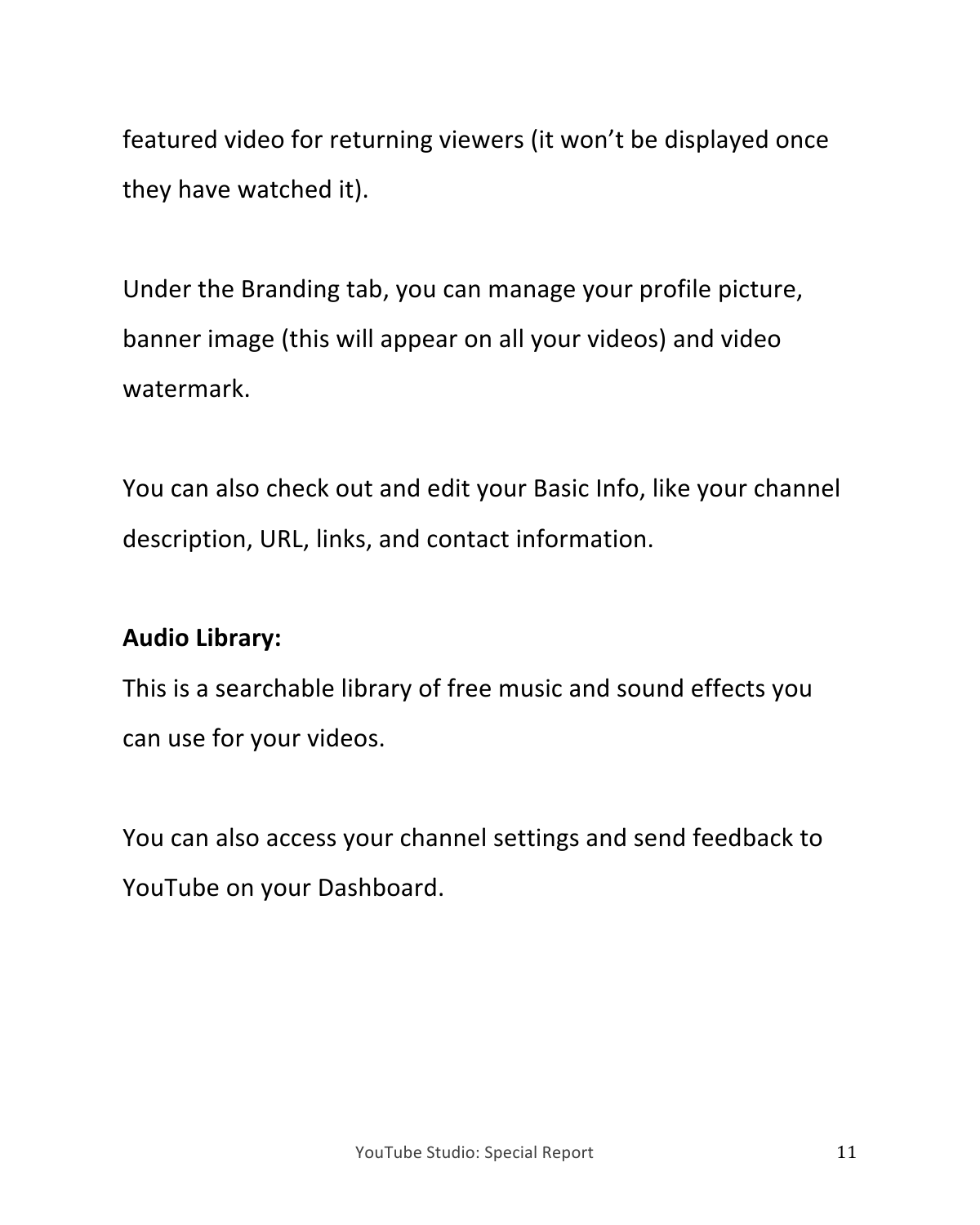## **Uploading Videos**

There are **three basic ways** to upload a video to YouTube. First, go to YouTube Studio. You'll see a "Create" button on the top left of your Dashboard.

Clicking on that will give you two options: upload video and go live. 

You can also upload a video by clicking the "Upload" button below the "Create" one (it looks like an arrow facing up, over a red horizontal line).

The third option is to click the "Go Live" option (it looks like a red dot surrounded by parentheses).

You can upload either one video at a time or several. Click on one of the above upload options and choose the file or files in your computer that you wish to upload to your channel.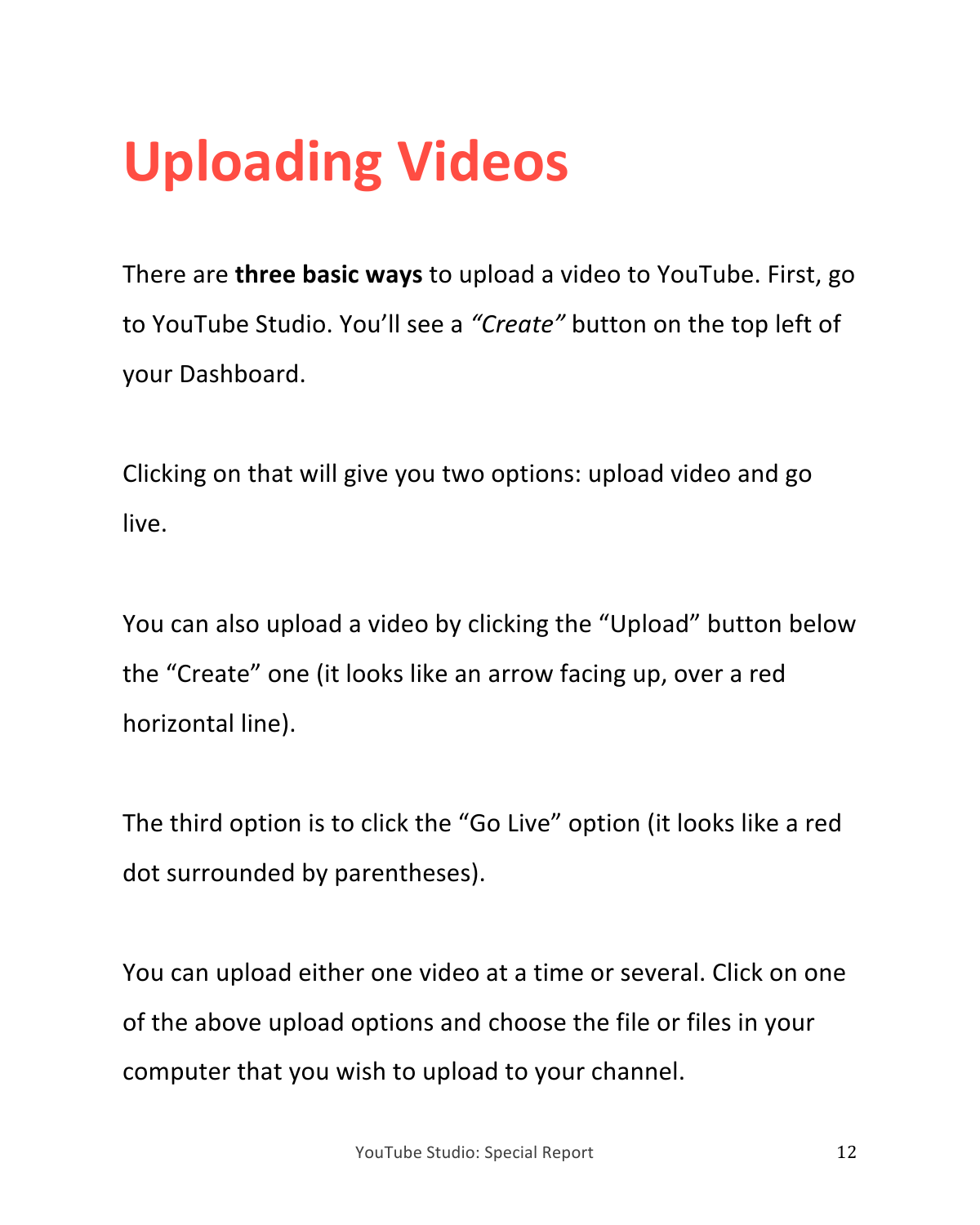If you get interrupted, YouTube will save the video as a draft on your upload page. You'll be asked to provide a title, description, and thumbnail for each video.

You can also add the video(s) to a playlist and set the video's audience. You can also find additional settings if you click "More Options" at the bottom.

Once you've added all the details, click "next" at the bottom right of your screen. If your channels are monetized, you'll then be led to that page and can choose to have monetization turned on or off for that specific video.

Click "next" when finished with monetization. You can then add details like end screens and cards to the video. Click "Next" again.

Under Visibility, choose whether you want your video to be public, unlisted, or private. You can also choose to schedule the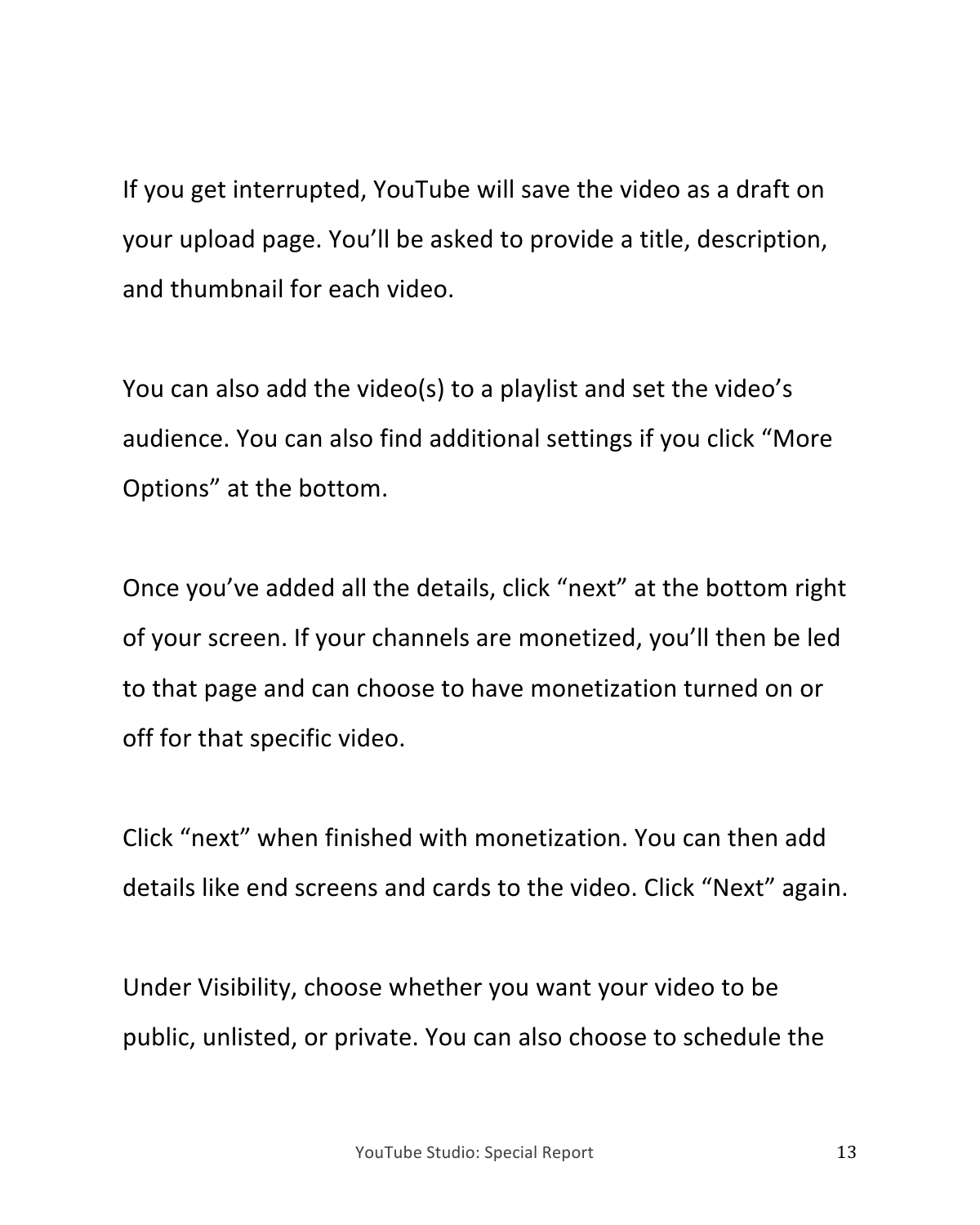video to be published later, or to publish it as a premier. Then click "Publish" if you want the video to go public immediately.

Click "Done" if you are choosing to have the video unlisted or private. Click "Schedule" to schedule for the future or as a premier.

You should always keep the raw video file you've made even after you've uploaded it to YouTube.

That way, if anything should happen, you can just upload it again.

If it's been accidently deleted, you can download a copy from YouTube Studio. Just go to the Video tab on the left of your Dashboard and hover over the visibility status.

You'll see three dots. Click on that and select "download."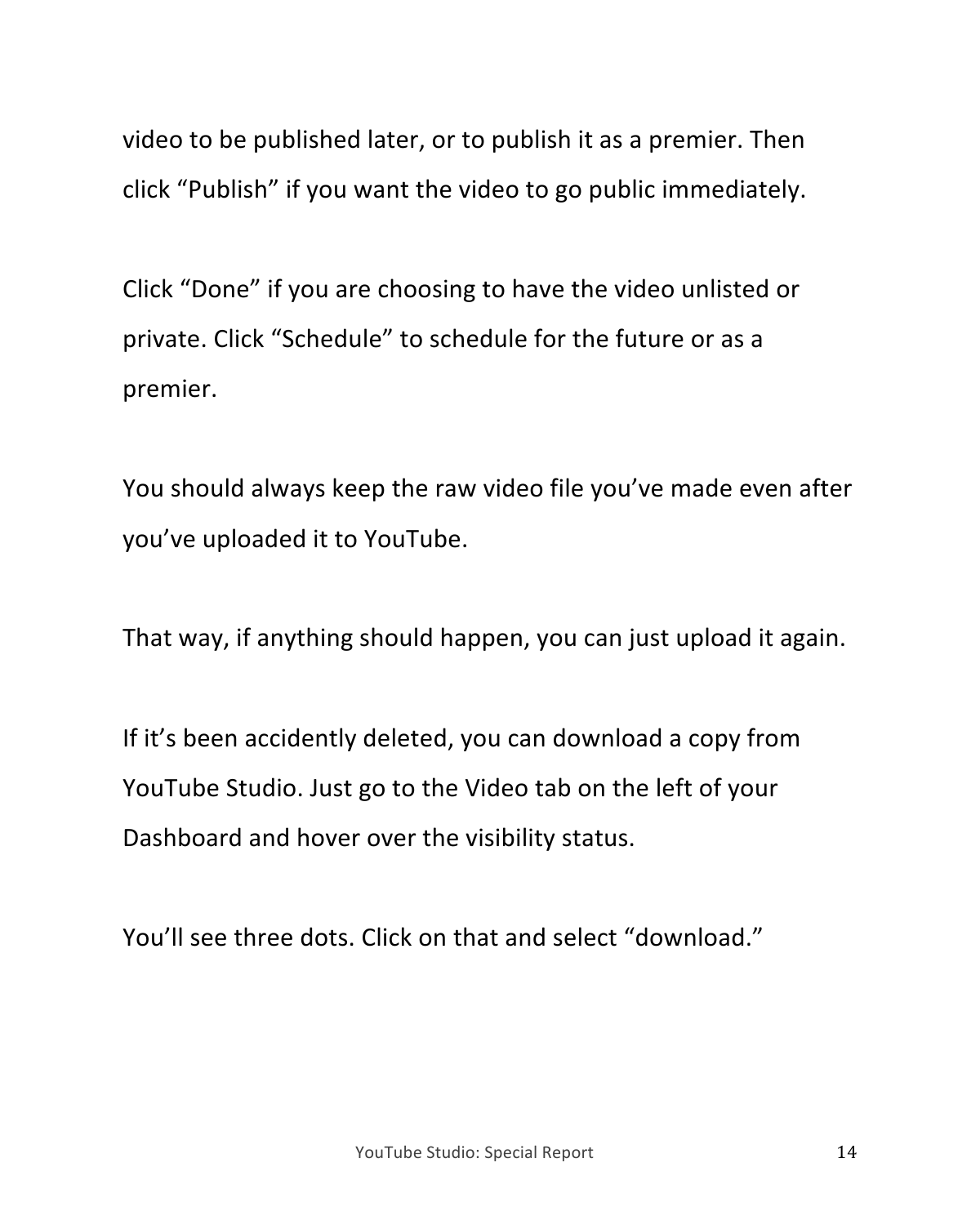## **Editing Videos**

There are a few ways to edit your video settings with YouTube Studio. 

If you hover over a video on the Channel screen, you'll see four clickable icons: edit video details, access video analytics, review video comments, and "more" (edit title or description, view on YouTube, get a shareable link, promote, or download).

If you click on the check box beside a video, you can go to the top of the page and edit title, description, tags, visibility, community contributions, audience, captions certificate, category, comments, embedding, license, etc.

You can also add the video to a playlist. The "More Actions" tab at the top allows you to download or delete the video.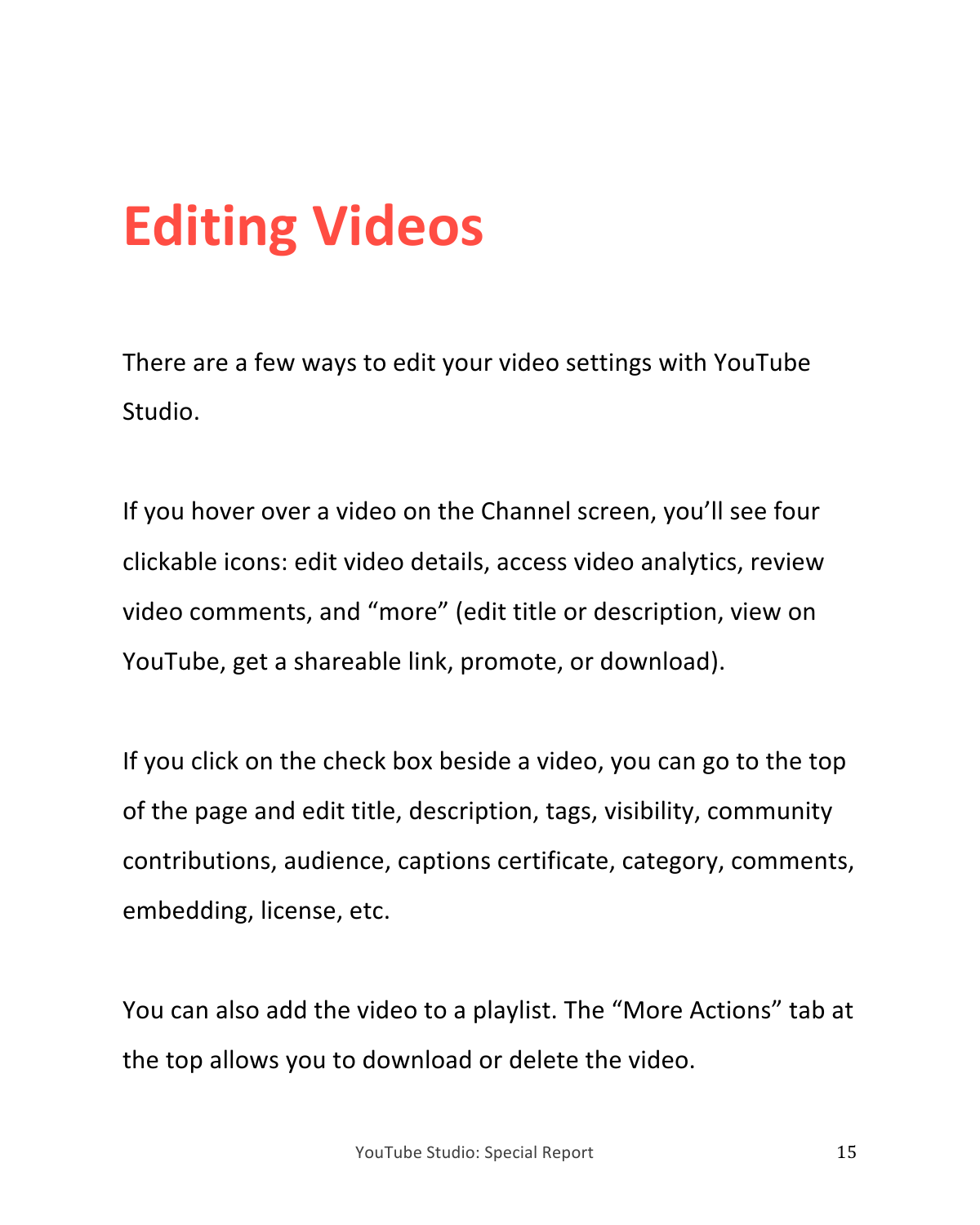Remember that you can't "un-delete" a video once you delete it!

If you'd like to edit in bulk, just select each one by clicking the box next to each one you want to edit, then go to the top and click the "Edit" tab.

You can also edit a video by clicking on the thumbnail image. This will lead you to the Video Details page. You can then edit the title, description, thumbnail, audience setting, and visibility.

You can also add the video to a playlist or add cards or end screens to it.

Notice that there are a few other options for analyzing and editing the video on the left side of the Video Details page. Click the "Back" arrow to get back to the video list.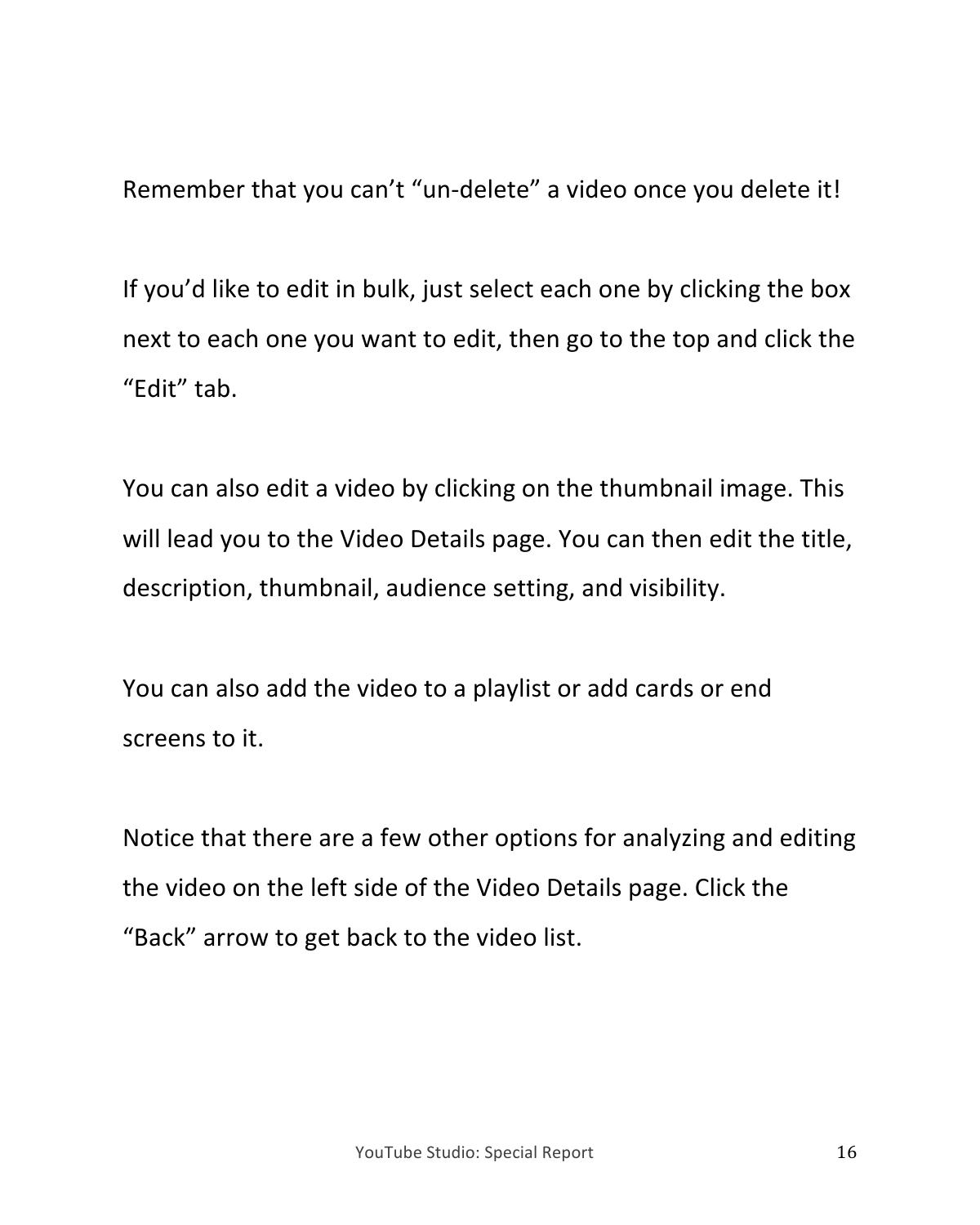From the Editor page, you can trim your video and/or audio (removing anything you don't want from the original file), add free audio from your library of music and sound effects, and add elements that overlay on the video (like links to other videos, playlists, or channels).

You can also blur things like faces if you don't want the person recognized.

You can also add end screens to your video. Note that your video must be at least 25 seconds long to add an end screen. You can add up to four elements to your end screen with the editor program. 

These can be a video or playlist, where you can either feature your latest video, have YouTube select a video from your channel, or pick any video or playlist from either your channel or another channel.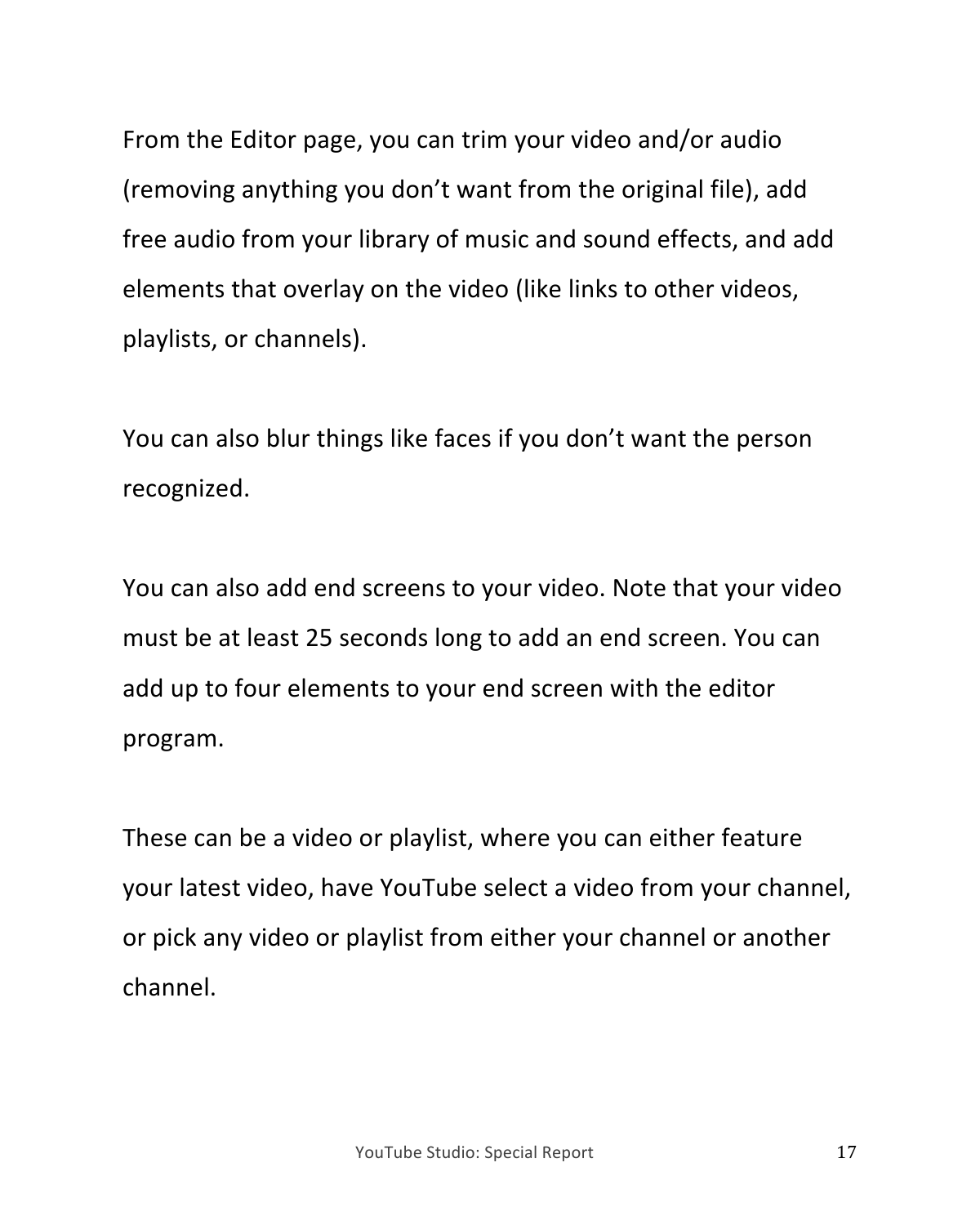Another type of element is the subscribe element, which encourages your viewers to subscribe to your channel. You can also promote another channel with a customized message.

To add an end screen, simply click "Add Element" (+) and choose your end screen, then click "Save."

If you choose a video element, you can either have your latest video play, or choose the best video for that viewer (YouTube picks), or a selected video from your channel.

You can choose when you want your end screen elements to play on your video. By default, they will show at the same time, but you can customize individual elements to show at different times.

Select an element by clicking on it in the end screen row in Editor.

Look to the left of the video and find the boxes with end screen time. Update the start or end time of your element and click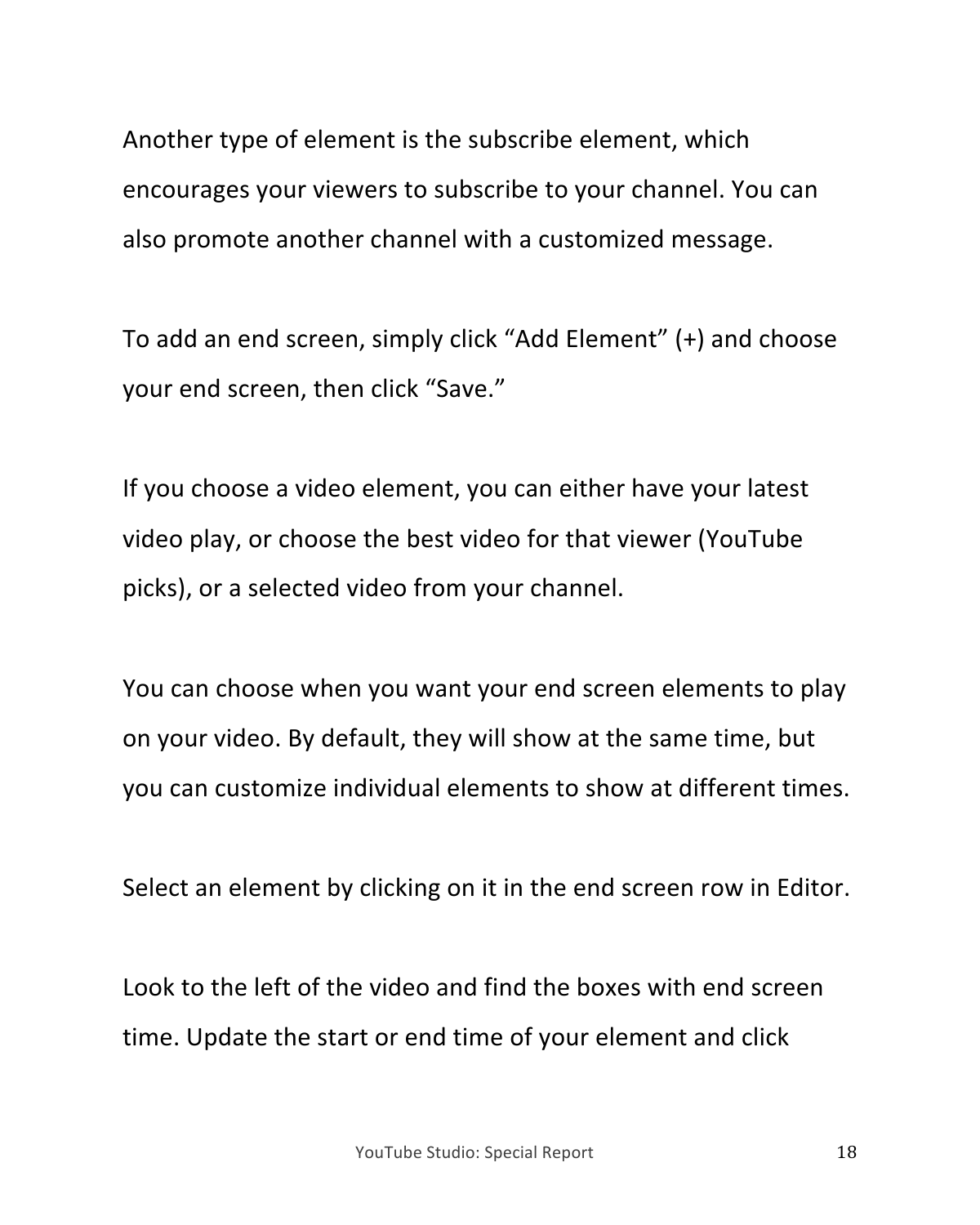"Save." You can also just use the arrows to drag the element to the end screen row of the Editor.

*Here are some "best practices" for creating end screens from YouTube:*

- Choose elements that are relevant to your video.
- Encourage your viewers to click using calls to action for different end screen elements.
- Custom images should be at least 300 by 300 pixels in size.
- Make sure to leave enough space and time at the end of your video for your end screen (consider the last 20% of the video when editing).
- Think about using different end screen elements at different times.

You can remove an element by clicking on it in the end screen row in Editor.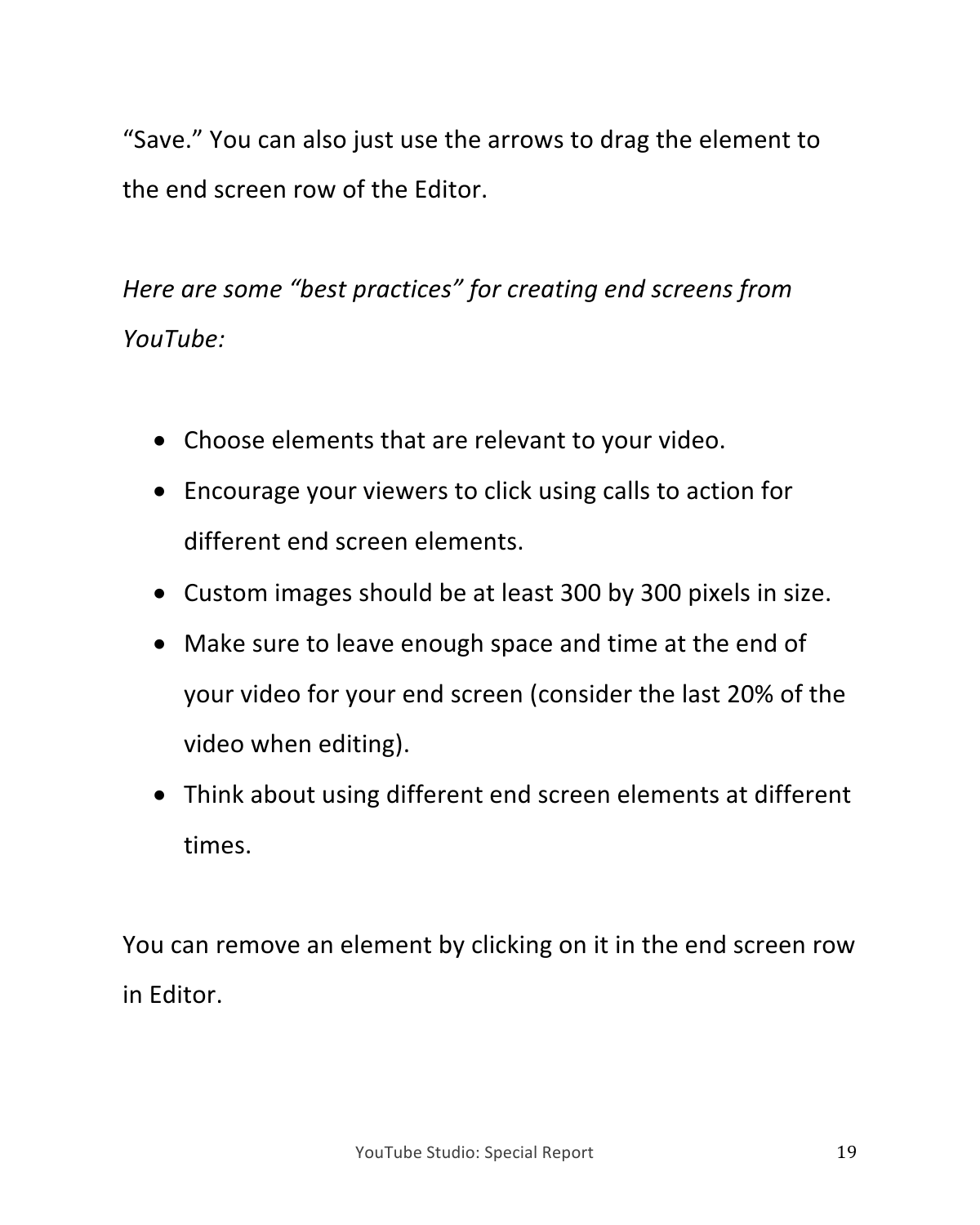To the left of the video, click "delete element." If you wish to add another element, click "add element" and add whichever you wish. Remember to click "Save" when you are finished.

To change the placement of an element, select it by clicking on it in the end screen row in Editor.

In the video player, drag the element to the desired position and click "Save." 

**Tip:** Click the grid in the player to show a grid over the video preview. You can also choose "snap to grid" or "snap to element" for help with placing the element.

When you've gotten your end screen elements into position, click the "Play" arrow to preview the video and see how they look.

Then, you can change anything that you don't like and try again.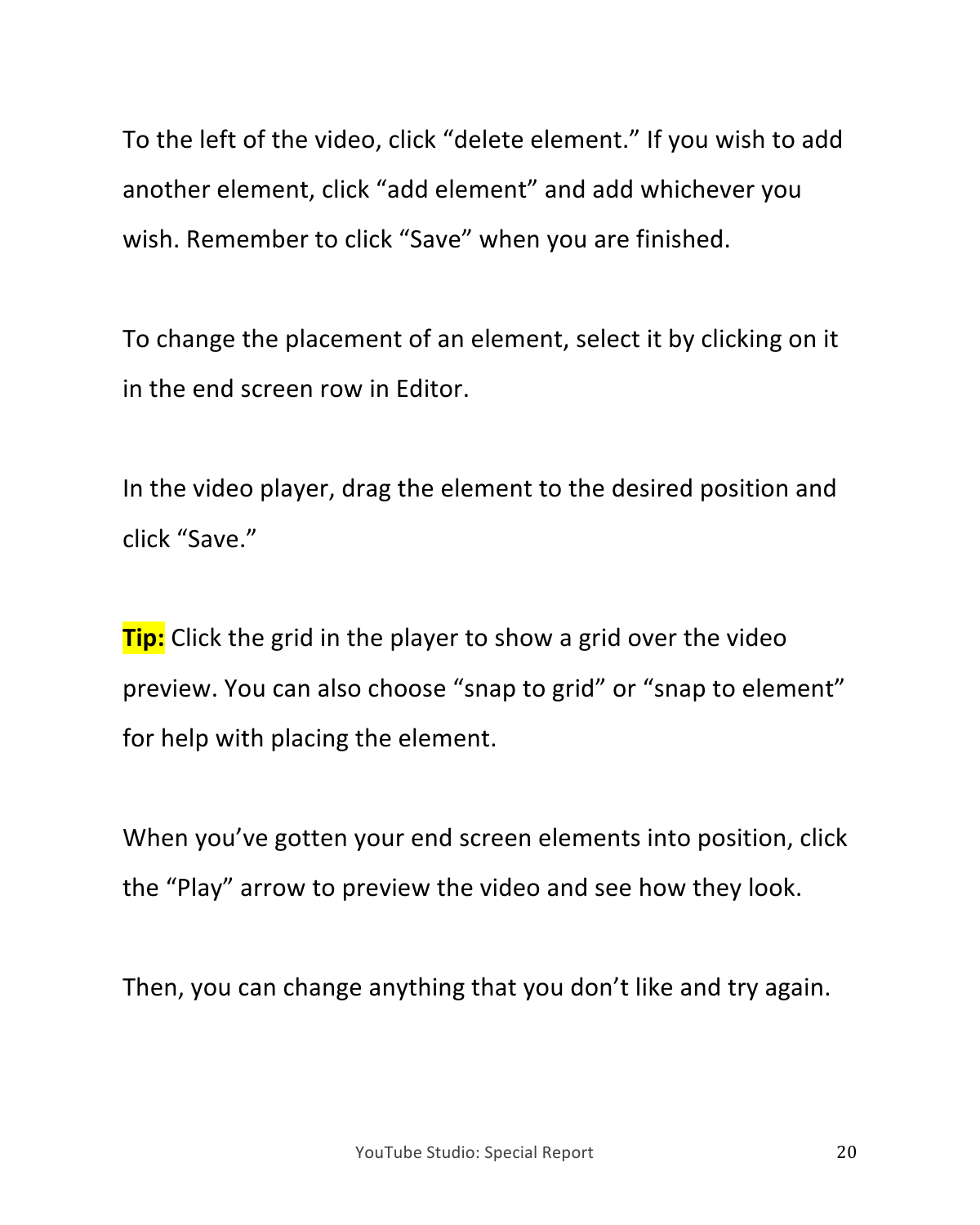# **Using Analytics to Grow Your Channel**

YouTube gives you at-a-glance and in-depth analytical data for your videos and channels.

From your Dashboard, you can see the performance of your latest video compared to your typical video performance.

You'll see how it ranks against your last ten videos, its views, average view duration, and watch time.

The Channel dashboard also gives you a quick glance at your overall channel analytics.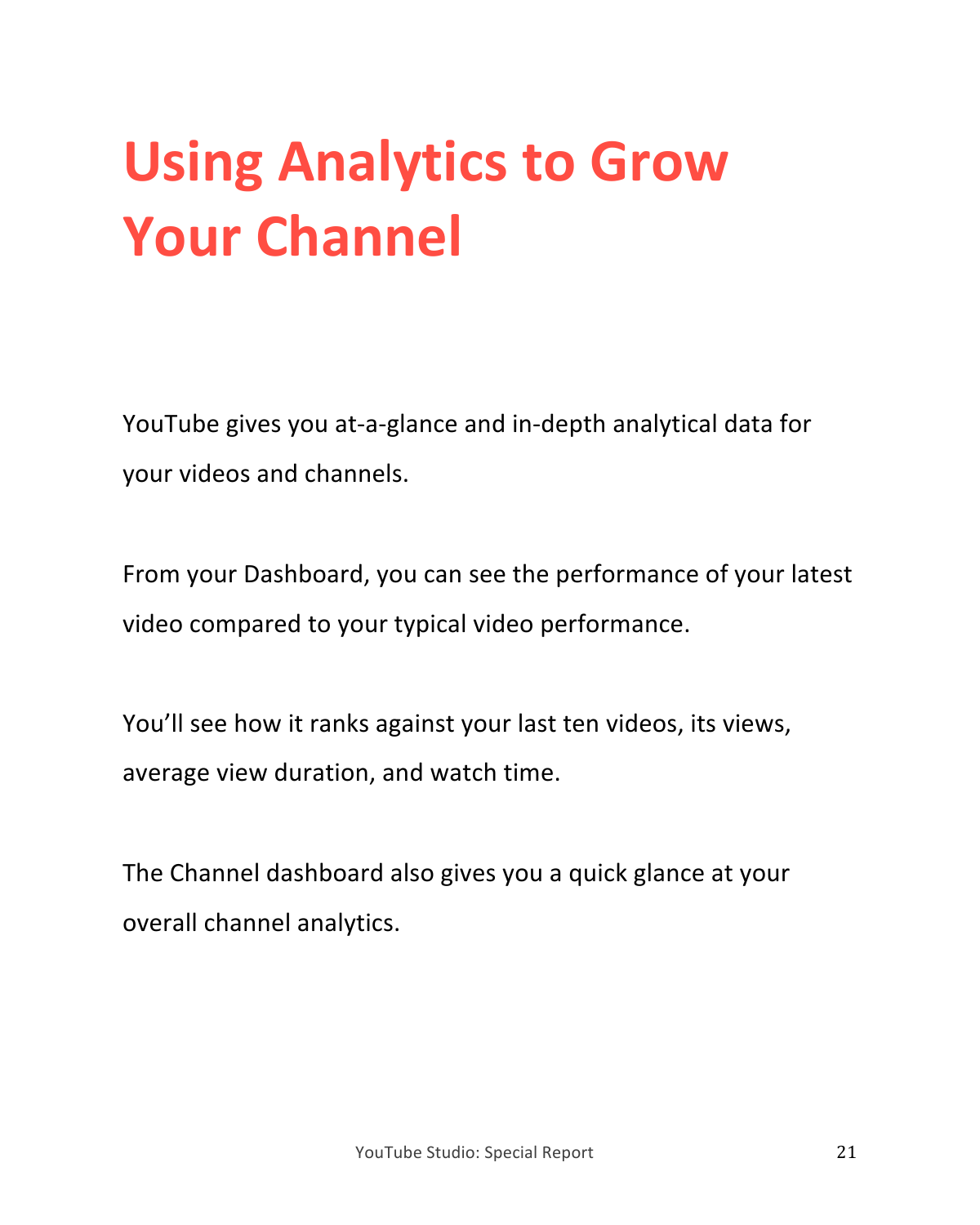You can see your current subscribers, a summary of your views and watch times during the past 28 days, and your top videos from the past 48 hours.

Now let's do a deep dive into the analytics page. You can look at your channel as a whole, a video group, or for a specific video. Remember that you can change the date range you want to look at for your analytics.

You can also hover over any metric in analytics to get more information about it, or click the "See More" button on any card to see additional data or to compare different metrics, time periods, videos, or groups.

Start with your Overview tab. This will give you personalized information about views, watch time, subscribers, and estimated revenue if you're in the YouTube Partner Program.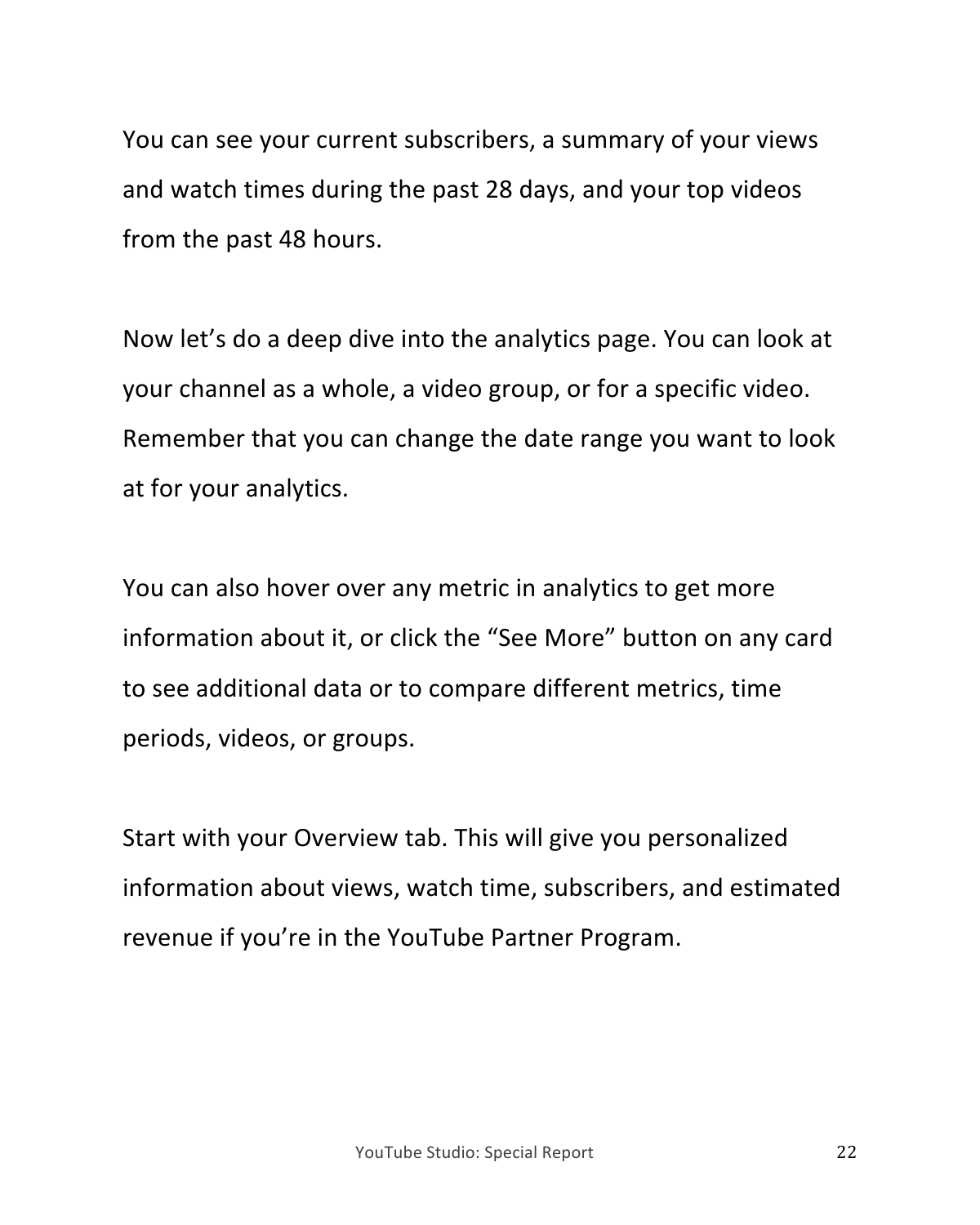You'll see how your video is doing compared to your typical past performance. You can also click on each metric to update the graph below them. 

The graph will chart day-by-day changes in that metric. The chart also shows when new videos were uploaded, so you can chart responses to each one.

The Overview tab also shows real-time activity for your videos within the last 48 hours, and your top videos for your selected time-period. 

You can also see a snapshot of the performance for your last ten videos. If you're looking at a specific video, the Overview tab will show views, watch time, and subscribers added.

You'll also see audience retention, likes vs. dislikes, and the realtime activity for that video.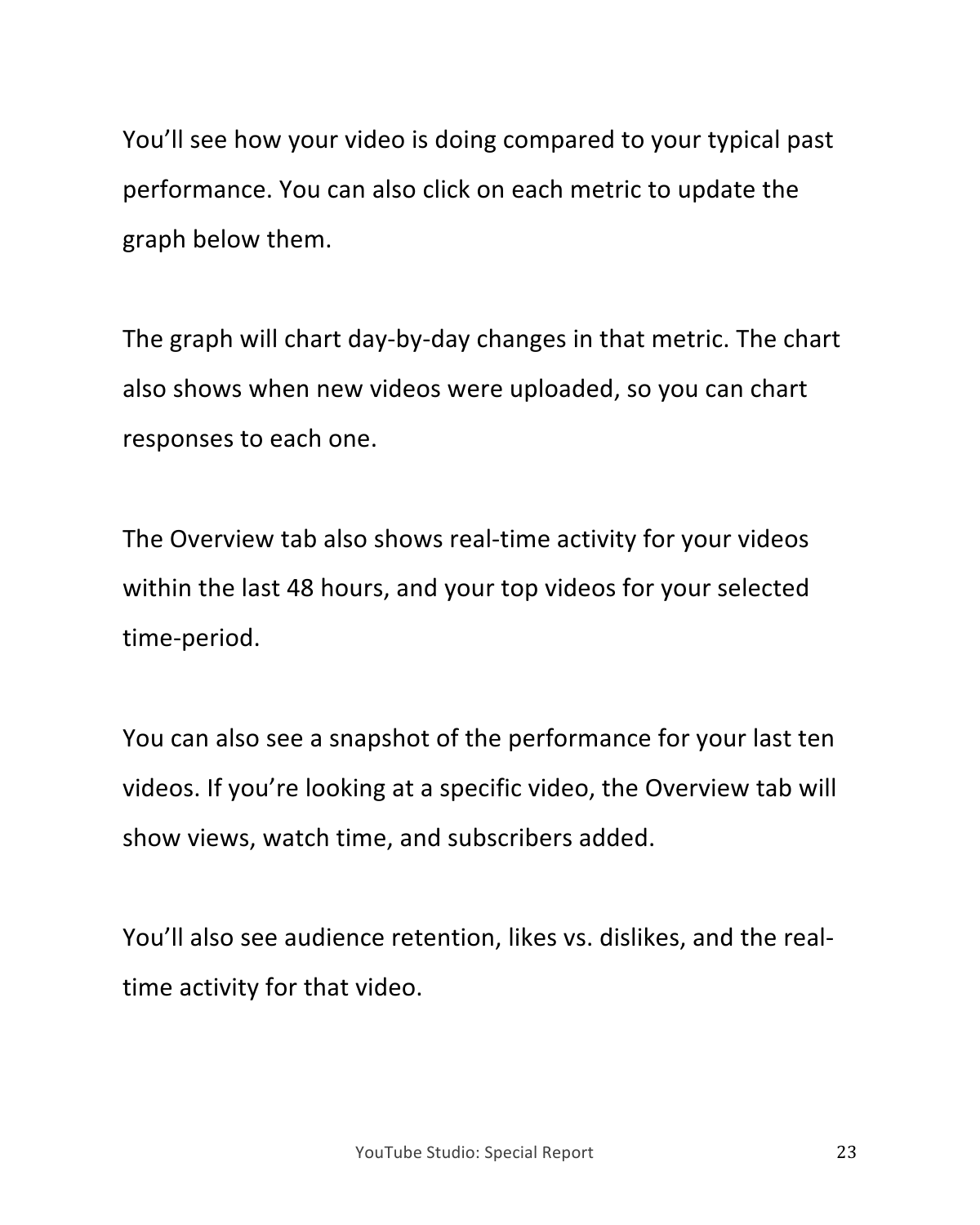The Reach tab is your central source for information about how many viewers you're reaching and how you're reaching them. This included impressions, click-through rates, and unique viewers.

Impressions are counted every time a viewer comes across one of your thumbnails on YouTube.

Click-Through Rate shows how often the viewer clicked on that video to watch it. Unique Viewers show how many new viewers came to watch your video over a set time.

The Reach tab also shows various information about your video's traffic sources and which surfaces are driving viewers to your video. There is also the "Viewership Funnel" graph, which shows "Impressions and How They Led to Watch Time."

You can improve the chances of YouTube recommending your video by increasing your click-through rate and video watch time.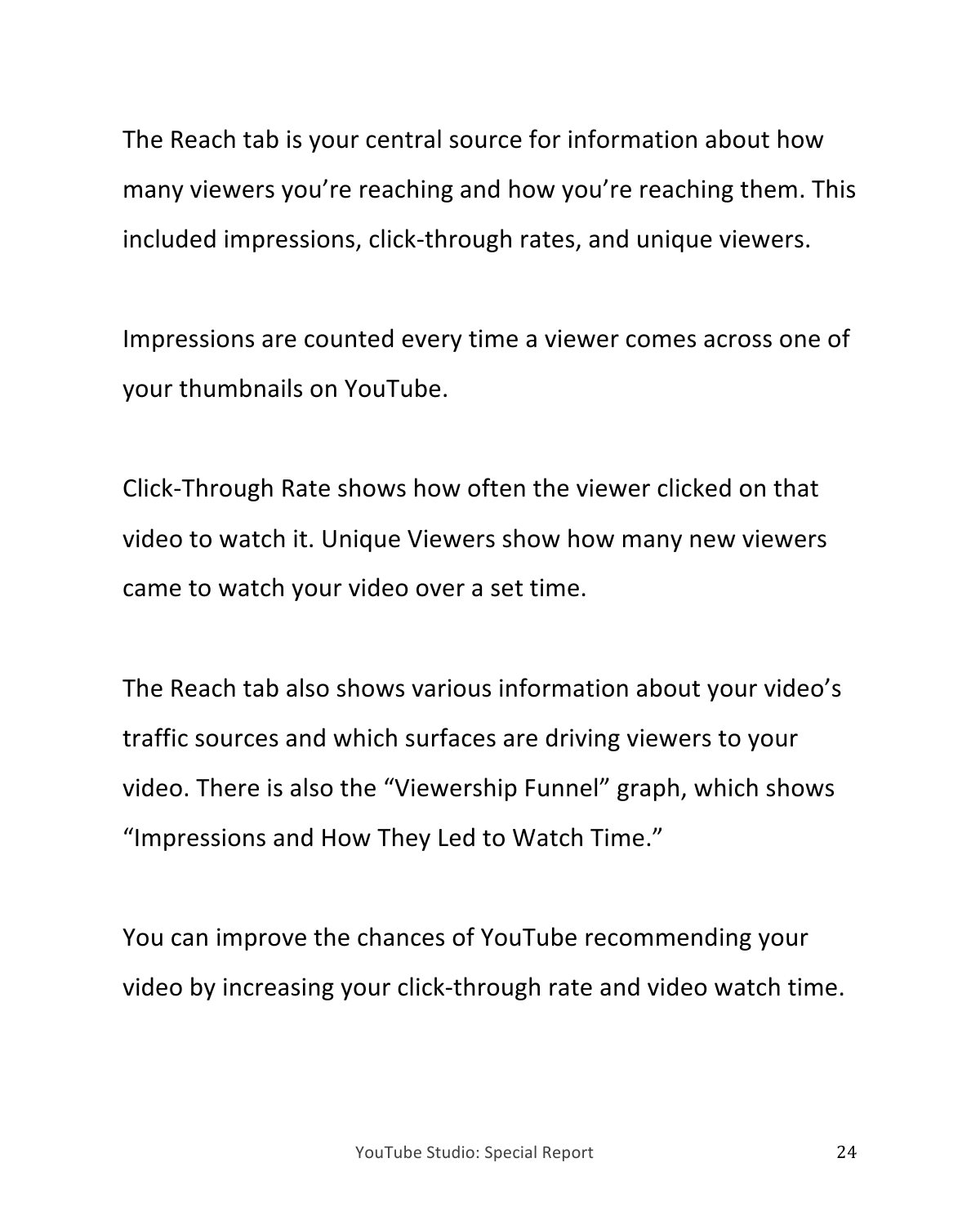The Engagement tab gives you information on viewer attention. It shows watch time, average view duration, and end screens (telling you which elements are best resonating with your audience). 

At the individual video level, this tab shows you information on audience retention, likes vs dislikes, and (if you've added them) the end screen element click rate.

The Audience tab tells you who is watching your videos. This shows you unique viewers, average view per user, and subscribers. 

These metrics give you an idea of the size of your audience, as well as their level of engagement.

You can also see watch time from subscribers. At the channel level, you'll see the Subscriber Bell Notifications card, which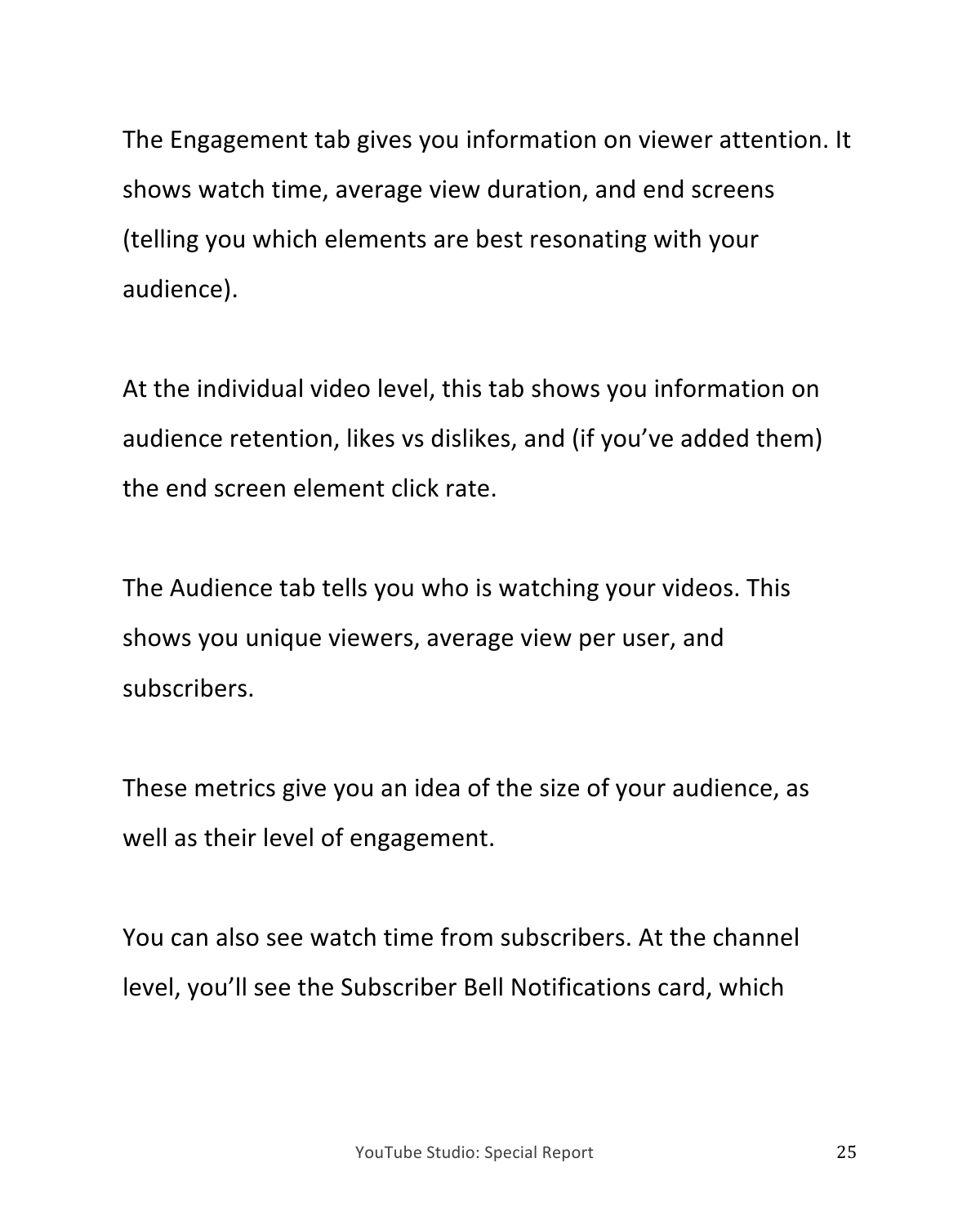shows the percentage of subscribers who have enabled notifications from your channel and from YouTube.

The Audience tab also gives you information on the viewers watching your videos: their gender, age group, and where they're located. 

If you have a monetized channel, there will also be a "Revenue" tab which gives you information about your revenue.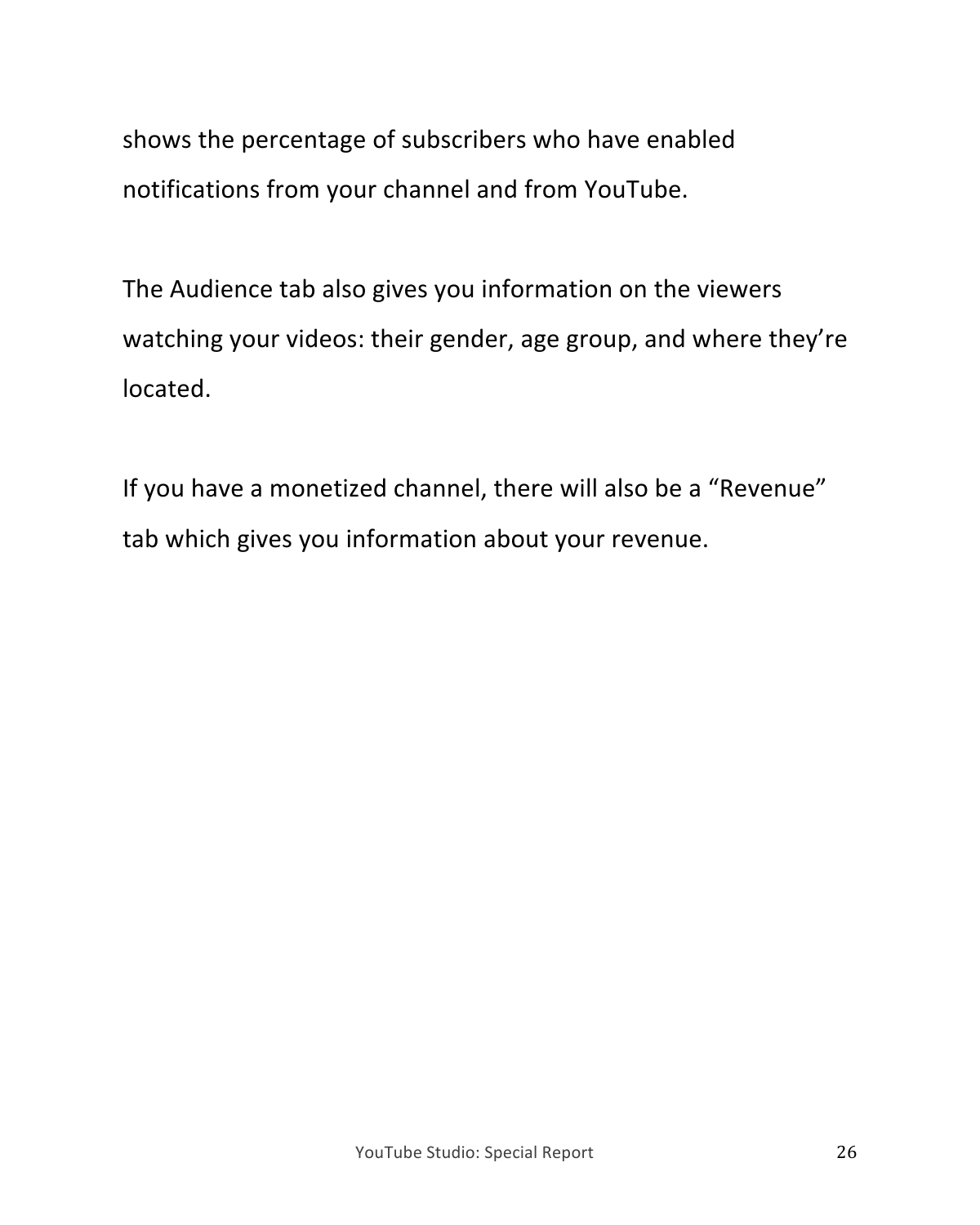## **Managing Comments**

On your Dashboard, in the left side column, you'll see the comments tab. This tab will show you everything you need to know about your channel's comments.

It will show you which video has gotten comments, what the comment says, how many likes your video has gotten, and more.

You can change your default comment settings by going to the Settings tab on your Dashboard. Select Community, then Defaults. Select the default settings you want, then click "Save."

You can also change settings for an individual video by selecting Content on your Dashboard. Click on a video's thumbnail and choose the "more options" button.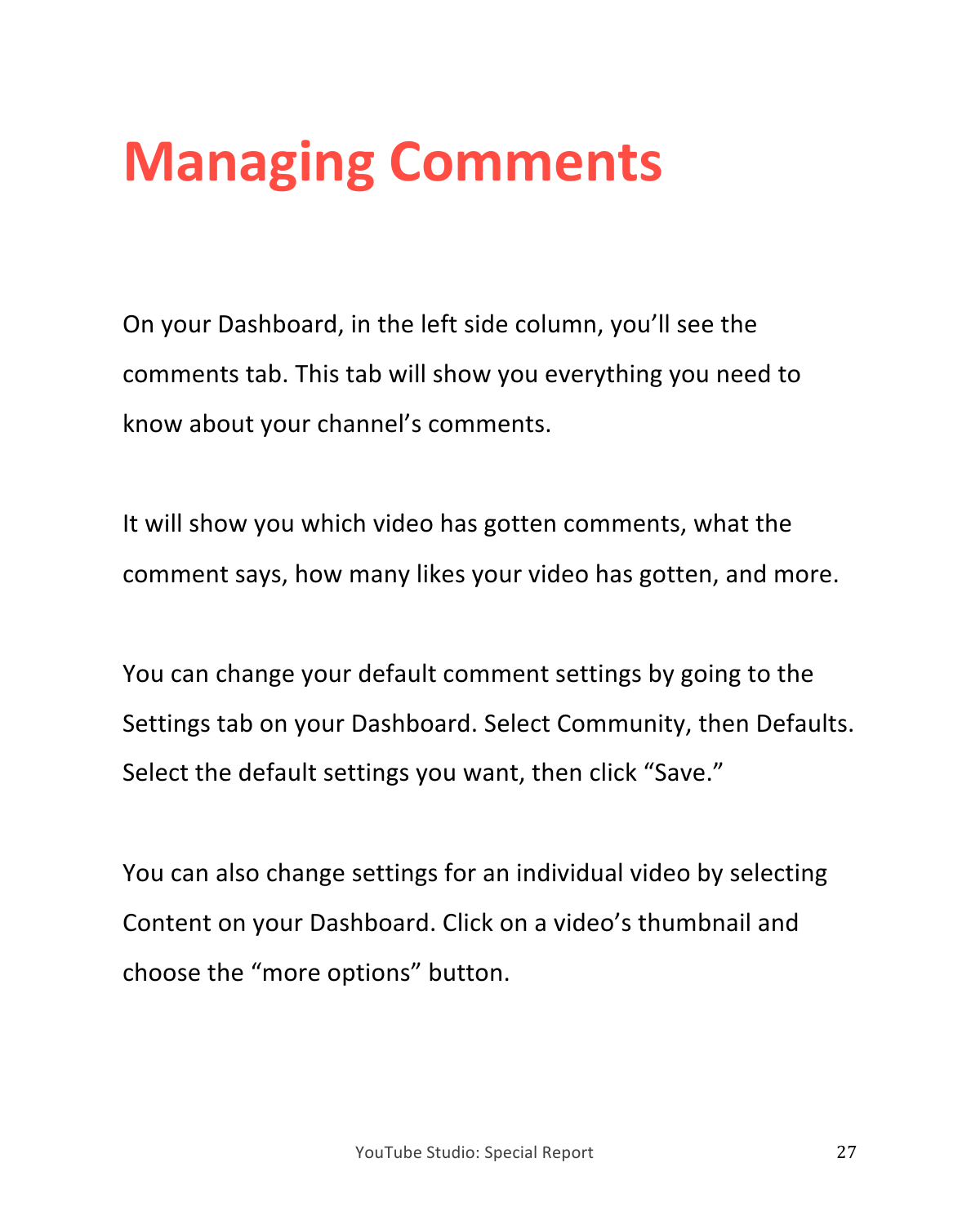Under "Comments and Ratings," choose your comment settings and click "Save."

YouTube Studio will hold potentially inappropriate comments for 60 days in the "Held for Review" tab.

It can recognize these comments in 100 different languages and if you'd like to add even more words or phrases to block, simply add them to your blocked word list.

You can also choose to accept all comments or hold all comments for review, or even to turn off comments entirely.

If you need to, you can block a certain commenter by clicking on one of their comments and selecting the three dots. Click on "hide comments from this user."

You can also block an entire channel. Copy down the channel's URL from their YouTube page.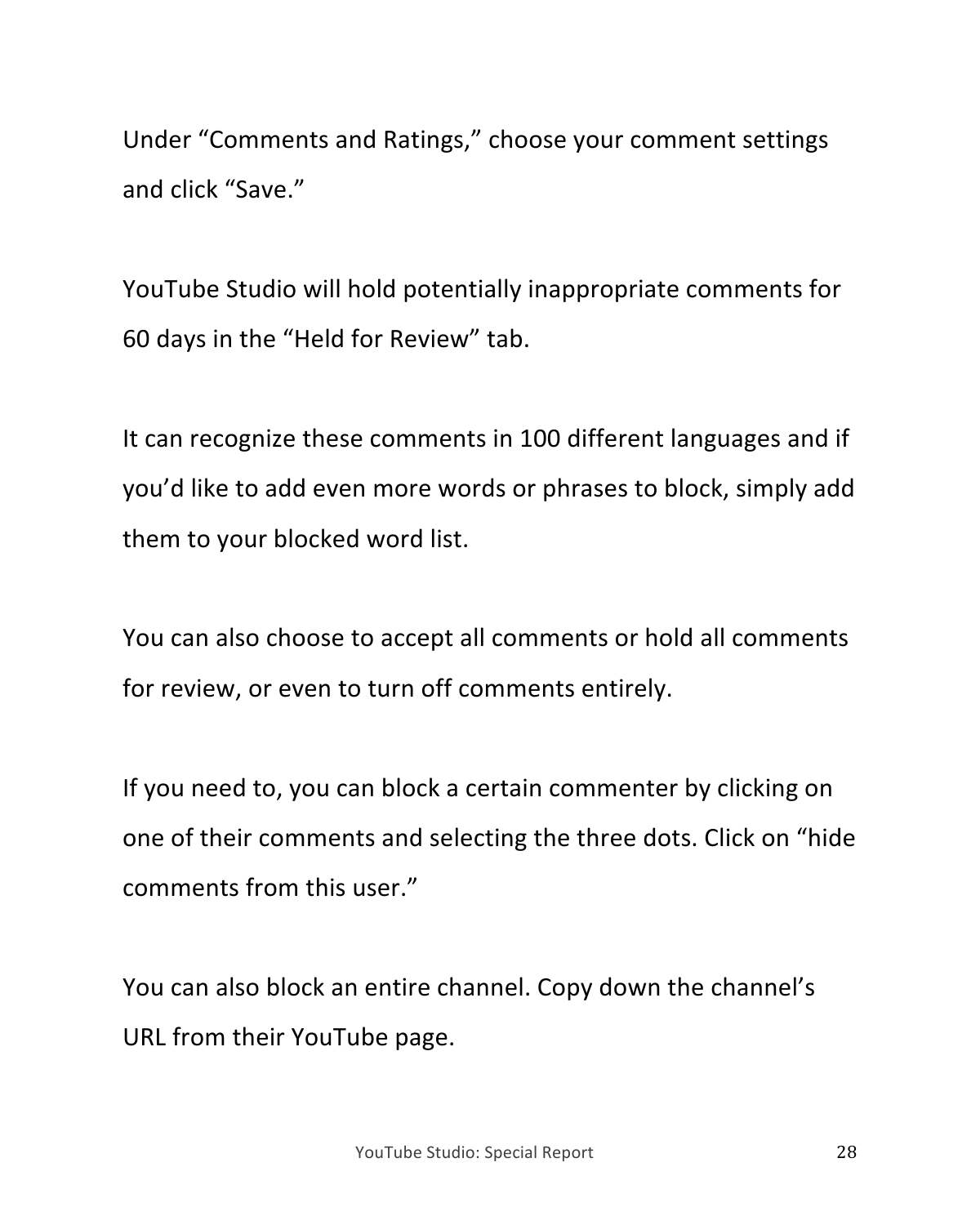Then go to your Settings tab on the Dashboard and select "Community." In the "Hidden Users" box, paste the URL and then click "Save." 

You can always un-block a commenter or channel by going to the "Community" tab and selecting "Remove" beside the commenter you'd like to allow to comment again.

One useful block to learn is how to block a comment that contains URL links or hashtags. Just go to the Settings tab and choose "Community." 

Under the "Automated Filters" tab, select "Block Links." This will block those comments or chat messages from everyone except your designated moderators or approved users. Remember to click "Save."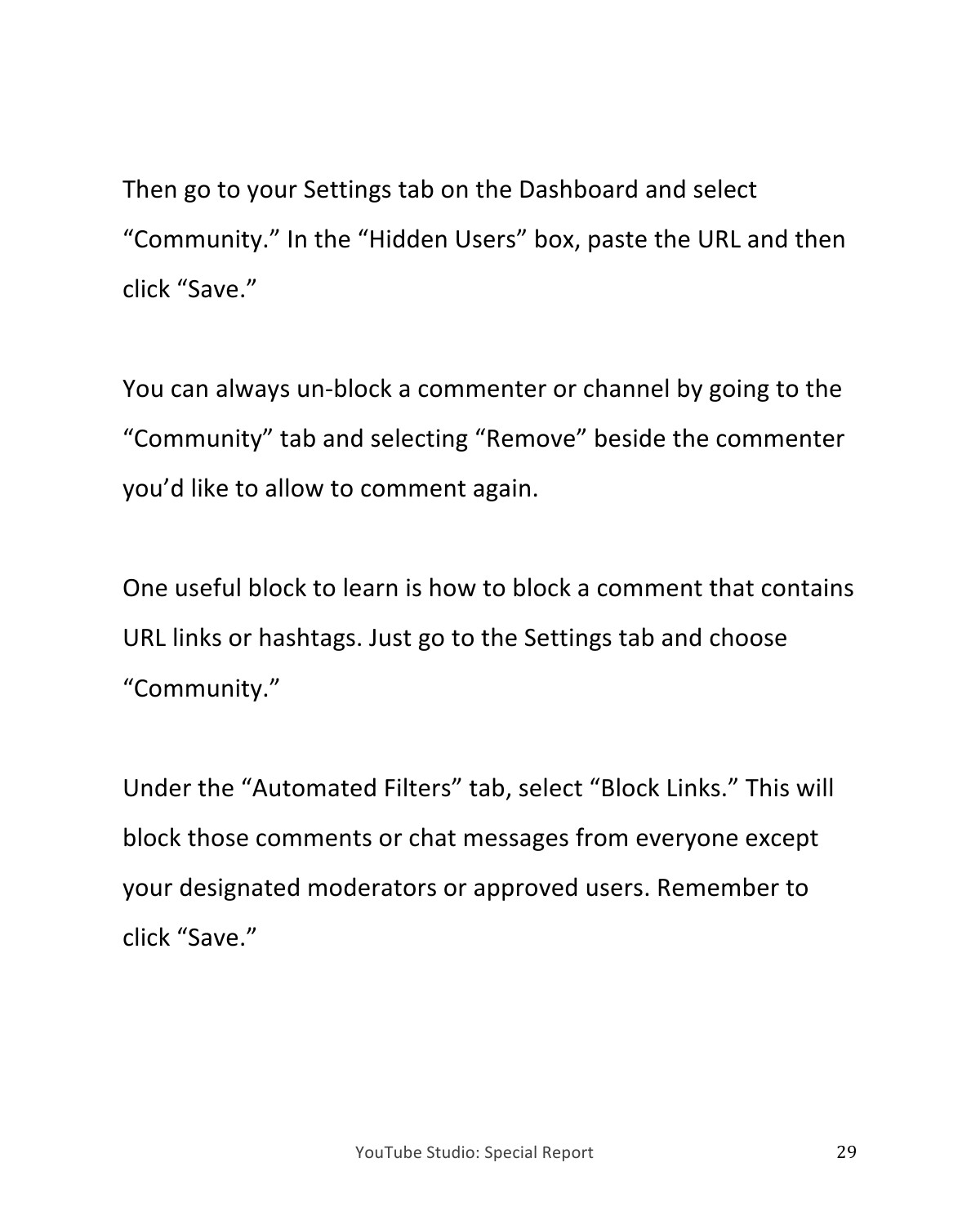YouTube will also mark certain comments and replies to bring them to your attention. This makes it easier for you to interact with new comments and replies. These are called Highlighted Comments and are visible only to you in YouTube Studio.

The highlights aren't permanent, either: they will vanish once you have interacted with the comment or reply. You can reload them, however, by clicking on the timestamp for the comment.

To reply to a comment, click on it under the "Published" tab (remember to check the "Held for Review" tab to see if any blocked comments are comments you want to include).

Choose "reply" and simply type your reply. You can also like, dislike, or love a comment.

A good YouTube comment strategy included starting the ball rolling by posting comments on your own videos, replying to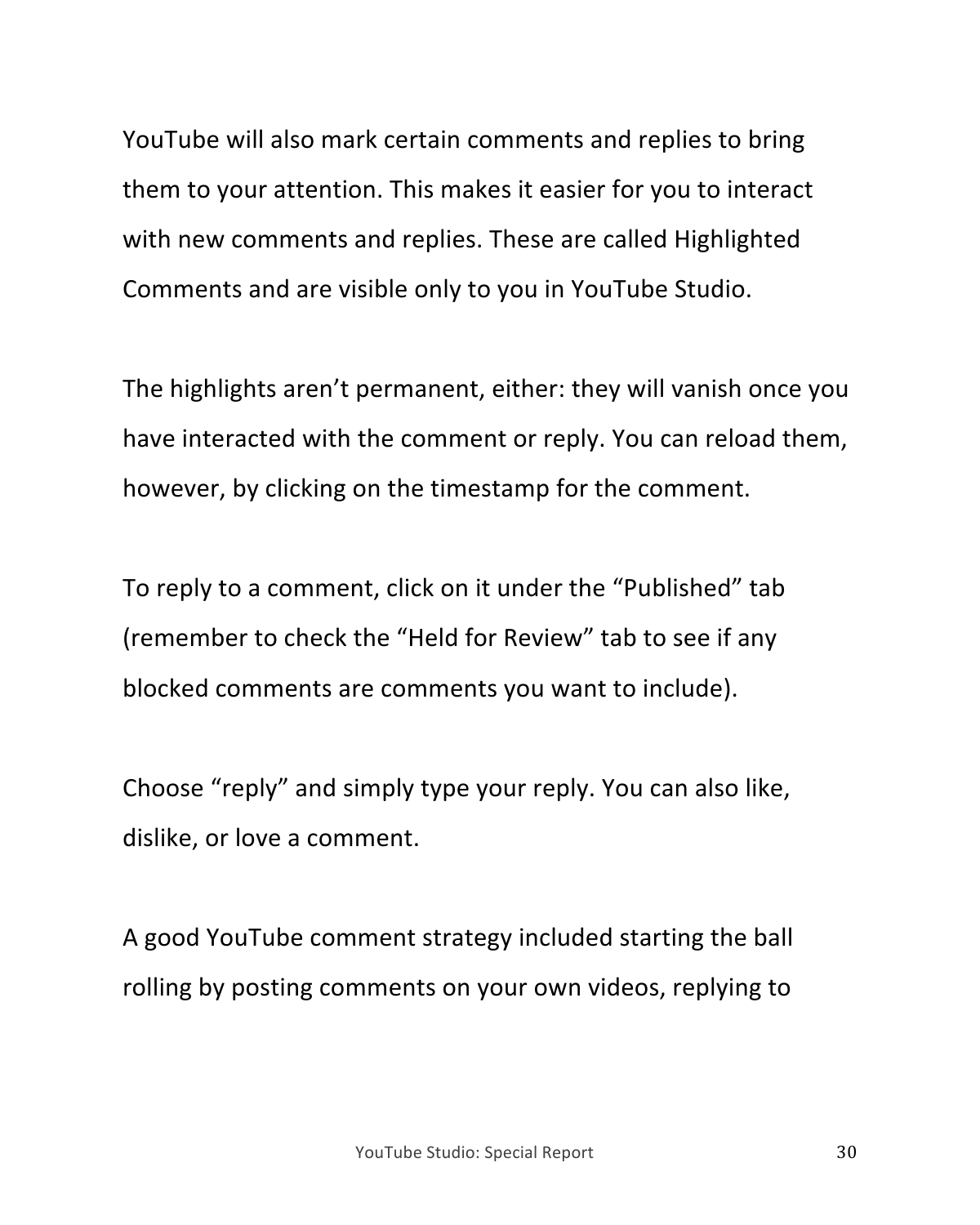comments and questions promptly, and engaging with your most loyal subscribers' content.

Your brand can also comment on another brand's YouTube videos to promote relationships between the two of you.

It also shows that you're paying attention to conversations besides your own and can make your brand more noticeable to subscribers.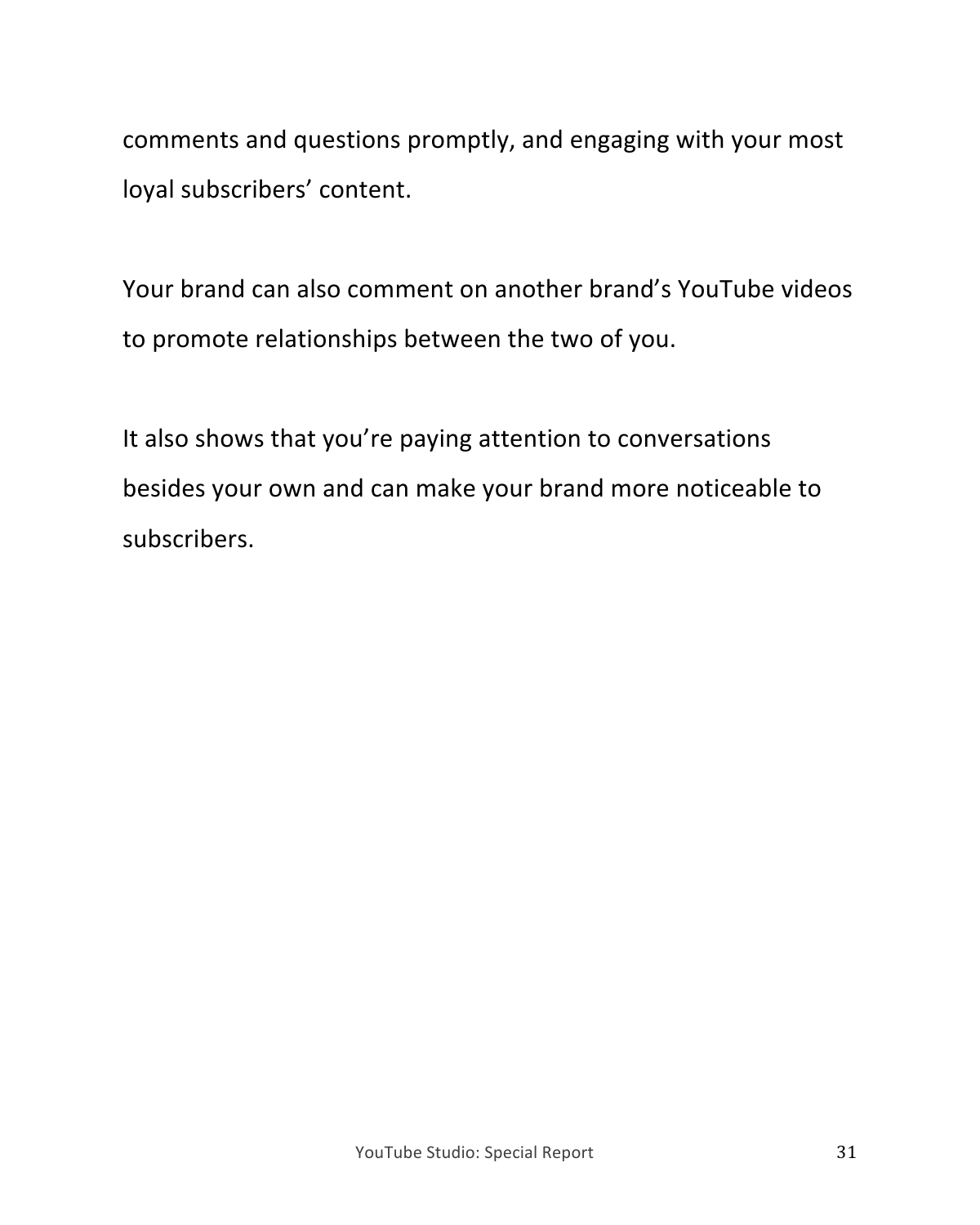## **Conclusion**

YouTube Studio is an easy-to-use, well-designed application that allows you to have every tool and piece of information you need to create and maintain a successful YouTube channel.

The video editing choices are somewhat rudimentary, but if you're uploading a video, chances are you've already done the advanced editing necessary beforehand.

Most of the use you'll get out of Studio will be managing the settings for your videos and using analytics to obtain insights into how well your videos are performing and how to improve their performance. 

These two functions alone make YouTube Studio worth the time it takes to learn how to use it.

To your success!